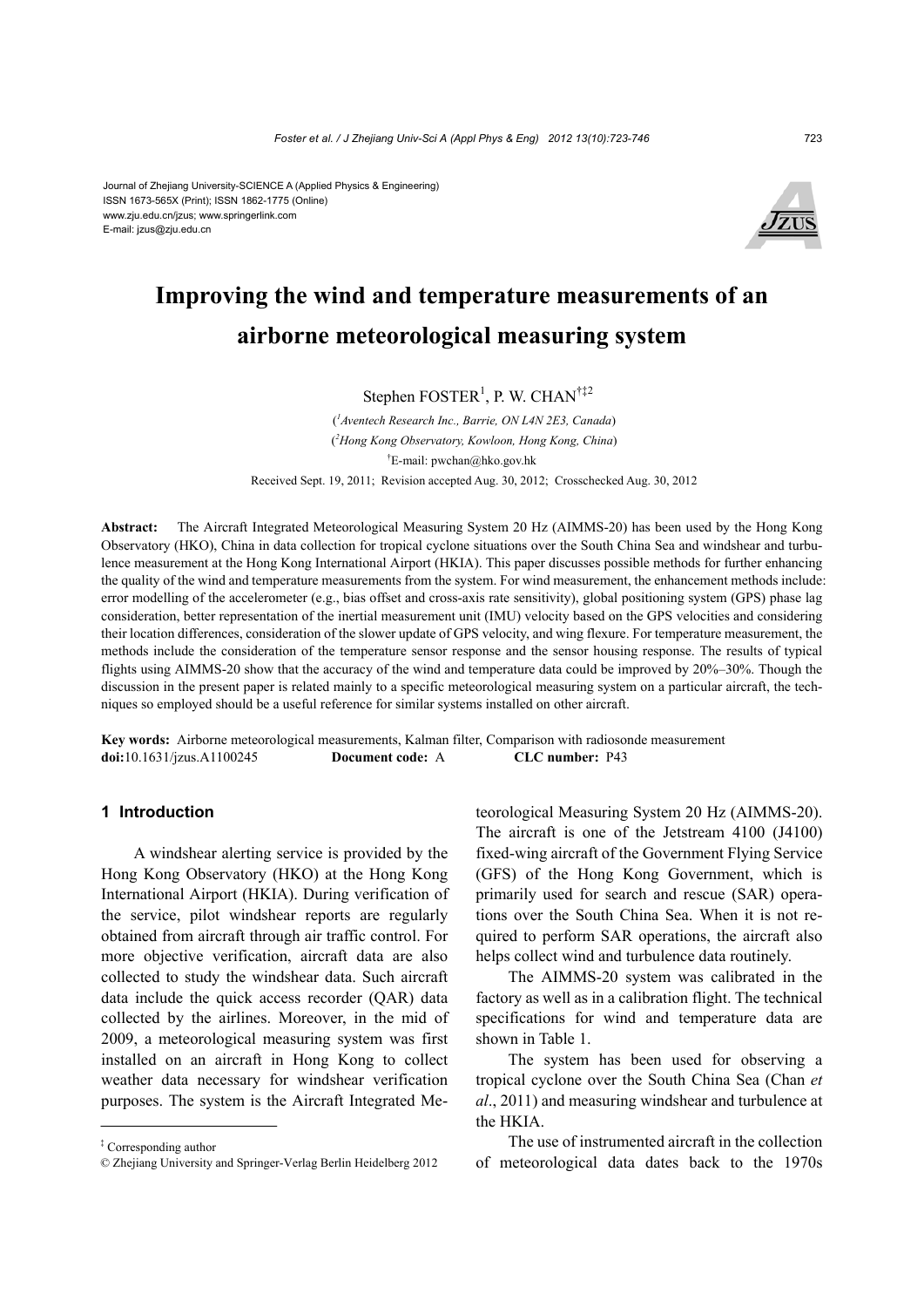(Telford *et al*., 1977). A review of the technology can be found in (Lenschow, 1986). There have been reviews of the various instrumented aircraft used for meteorological data collection purpose, such as the Falcon of DLR (Bögel and Baumann, 1991) and Meteopod (Vörsmann, 1990). The quality of aircraft data has been studied by, for instance, Dobosy *et al*. (1997) and Drüe *et al*. (2008). Improvements to the meteorological measurements on the aircraft, including wind and temperature measurements, have also been described (Inverarity, 2000; Khelif *et al*., 1999; Matejka and Lewis, 1997; Rodi and Spyers-Duran, 1972).

**Table 1 Specifications of the AIMMS-20 system** 

| Parameter      | Horizontal wind $(m/s)$                                                                 | Temperature $(^{\circ}C)$ |
|----------------|-----------------------------------------------------------------------------------------|---------------------------|
| Range          | $0 - \pm 90$                                                                            | $-20 - 50$                |
| Accuracy       | 0.5 for straight level flight;<br>1 otherwise with bank<br>angle less than $15^{\circ}$ | 03                        |
| Resolution 0.1 |                                                                                         | 01                        |

This paper considers the possibility of improving the accuracy of wind and temperature data measured by AIMMS-20 through use of a postprocessing technique. Though the discussion relates mainly to a specific meteorological measuring system, namely the AIMMS-20 on the aircraft, the techniques considered should be a useful reference for similar systems installed on other aircraft.

#### **2 A review of the AIMMS-20 system**

The airborne wind-measurement problem requires the following pieces of information in order to obtain a solution:

1. A 3D air-flow vector measured in an aircraftfixed reference frame;

2. Aircraft orientation relative to the inertial reference frame;

3. Aircraft velocity relative to the inertial reference frame.

The AIMMS-20 system measures the local flow vector, i.e., the aircraft-relative wind vector, using aerodynamically generated differential pressures about a hemispherical 5-hole probe tip combined with a separate static-pressure ring located a few inches downstream on the cylindrical probe body.

Transforming these pressures into flow velocity and direction requires additional data, specifically temperature, humidity and barometric (static) pressure. The AIMMS air-data probe (ADP) integrates all pressure, temperature, and humidity sensors in a single probe assembly. Also, three accelerometers are embedded inside the probe to aid in tracking high-frequency motions in support of turbulence calculations. Included within the ADP are digitizing, processing and communication electronics so that the device appears to the rest of the system as an intelligent node on a digital network.

The ADP is a 1.5 kg probe mounted about 4" below the lower-wing surface at the wing-tip. The probe is a 1.5″ diameter aluminum tube with a titanium nitride coating that projects 18″ forward of the main support body. Anti-ice heaters  $(150 W@28 V)$ are embedded within the probe tip to prevent pressure port blockage under icing conditions. Temperature and humidity are measured within an aft semielliptical housing, which generates flow inside a ventilation tube via suction holes. The flow is drawn backwards through the tube from the rear stagnation zone at the end of the probe. A single multi-conductor network cable is run inside the wing to deliver both power and network communications. The ADP appears to the rest of the system as a data-generating network node that places fully compensated/ calibrated air-data parameters on a controller-areanetwork (CAN) serial bus at 500 kbps.

The second and third parts of the measurement problem involve determining the attitude and velocity of the aircraft in inertial space. The AIMMS-20 employs a novel global positioning system (GPS)-inertial integration strategy combining data from a GPS module with data from an inertial measurement unit module (IMU). The IMU supplies rate measurements from a triad of accelerometers and gyros. Data from each module is placed on the CAN bus and a third module, and the central processing module (CPM) reads this information and applies digital filter algorithms to solve for attitude and inertial velocity. Further, the CPM firmware applies dynamic and aerodynamic corrections to air-data and combines this with attitude and inertial velocity to complete real-time meteorological data reduction.

Attitude is resolved by two different and complementary means. The first uses an accelerometer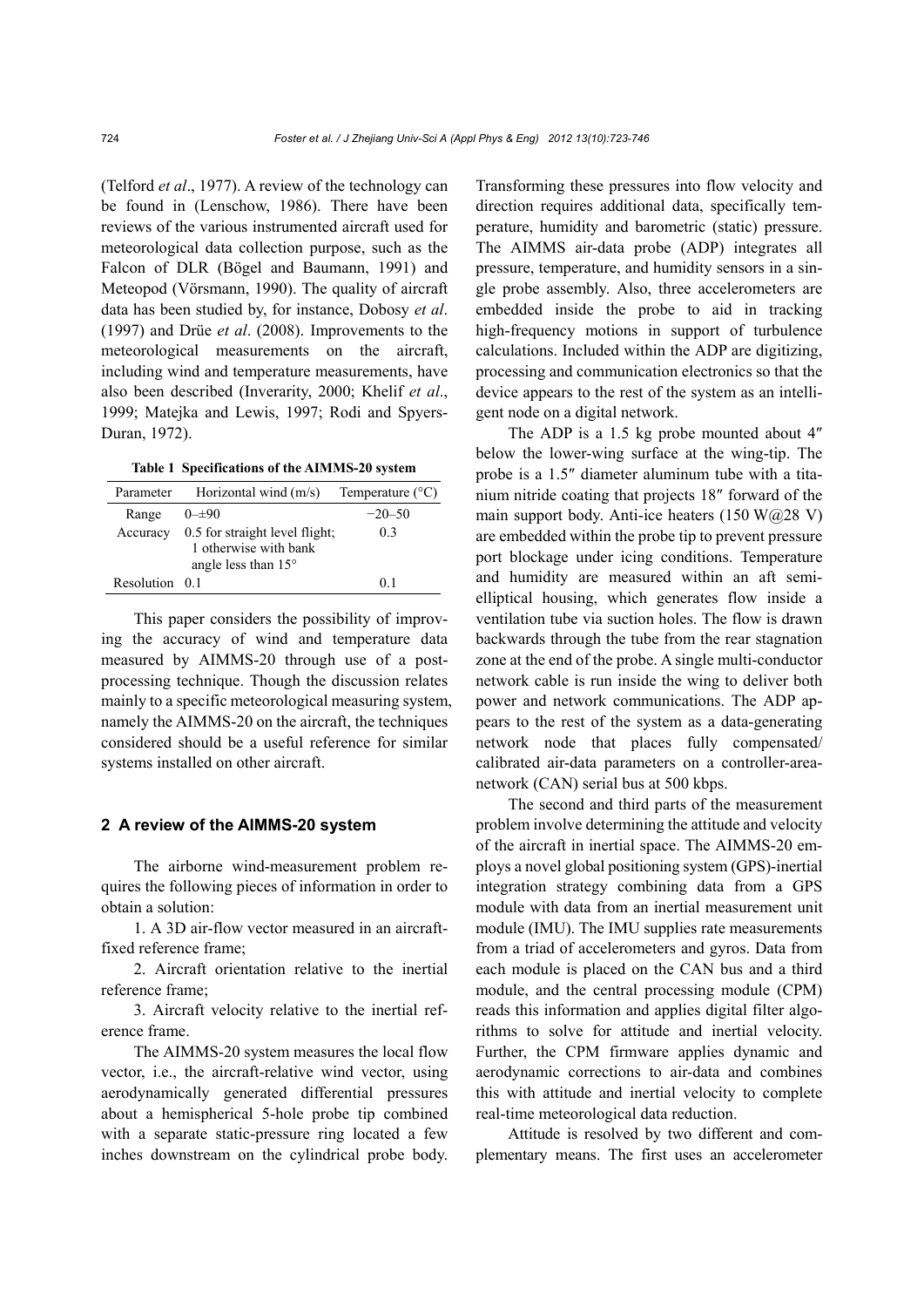triad from which body forces, due to the combined influence of gravity and inertia, are measured in an aircraft-fixed frame. The orientation of the aircraft frame is determined by reconciling measured acceleration vectors against that observed in the inertial frame by the GPS. Satellite signal Doppler shifts, which are directly proportional to velocity along the line-of-sight, are measured and utilized by the GPS processor. Velocity, therefore, is a primary measurement within the GPS system. Attitude can be resolved by reconciling GPS velocity output with onceintegrated accelerometer data, or by reconciling time-differenced GPS velocity with direct accelerometer output. The former scheme was chosen as integration is inherently noise reducing in contrast to time-differencing, which acts to increase signal noise.

Range data derived from satellite signal time-offlight are another primary measurement subset of the GPS navigation system. However, reconciling orientation of measured acceleration vectors with GPS position would entail double time-integration of accelerometer output. Although feasible, such a scheme would increase the mathematical complexity of the resulting Kalman filter with increased costs in terms of processing time per update cycle. Matching once-integrated IMU rates with GPS velocity was, therefore, selected as the preferred basis for developing the first Kalman filter. This filter estimates IMU rate-integration errors, which are then applied to correct IMU output. The integrated IMU outputs are refreshed at 40 Hz, but the Kalman filter that derives IMU attitude and velocity errors is run at 5 Hz using GPS velocity data provided at the same rate.

A second Kalman filter is dedicated to determining separate estimates for roll and heading angles from GPS satellite carrier-phase data acquired for all satellites in view from each of two wing-tip mounted antennas. This filter exploits inertial rates from the IMU to solve rapidly the initial phase-ambiguity problem (initial unknown constant of integration), which must be solved by any carrier-phase based attitude algorithm. Rapid solution convergence is further aided by having an excellent initial attitude guess from the first filter.

This GPS carrier-phase filter is necessary to provide a precise, stable true-heading reference. A stable heading reference is necessary during steady flight because under such conditions there is very

little in the way of an acceleration signal in the horizontal plane, which is normally used to establish the heading orientation of the accelerometer triad. The IMU's angular rate sensors provide good coasting performance between acceleration inputs, but they will wander slowly with time without additional information to check gyro drift. With carrier-phase stability equivalent to a few mm and an antenna baseline of 18 m, the angular precision limit for this method is at the level of a few 0.01° and it is perfectly stable with a consistent set of satellite signals during level flight. This method, therefore, is well suited as a long-period stable heading reference, which is at least a full order of magnitude better than what can be obtained using geomagnetic field measurement methods.

In spite of the high levels of precision, the differential carrier phase solution is not employed exclusively because it can suffer from phase-tracking cycle slips. Such cycle slips frequently occur when an aircraft rolls into a banked turn, potentially wreaking havoc on a given set of satellite signals due to rapid changes in antenna orientation. However, IMU information can be used to manage this potential toward phase-filter instability. As it operates as an independent filter, the carrier-phase solution can be shut down completely and subsequently re-initialized with accurate attitude data from the IMU without causing any disturbances to the primary attitude solution. The phase solution can be brought in and out of the process as conditions merit: it is eliminated during episodes of high dynamics and brought in to fine-tune and stabilize IMU output in steady flight. As a result, these two Kalman filter processes are very much complementary.

The flow of information from primary sensor sources to the final wind solution is summarized in Fig. 1.

A final module was added to the AIMMS-20 system to perform automatic data recording for the GFS J4100 installation. This feature was important to minimize the amount of interaction between the flight crew and the AIMMS-20 to keep the operational overhead as low as possible. Following the rest of the system design, the digital I/O module (DIO) is a modular network node connected to the system CAN bus. Included with the DIO module is a USB thumb drive receptacle that supports a miniature format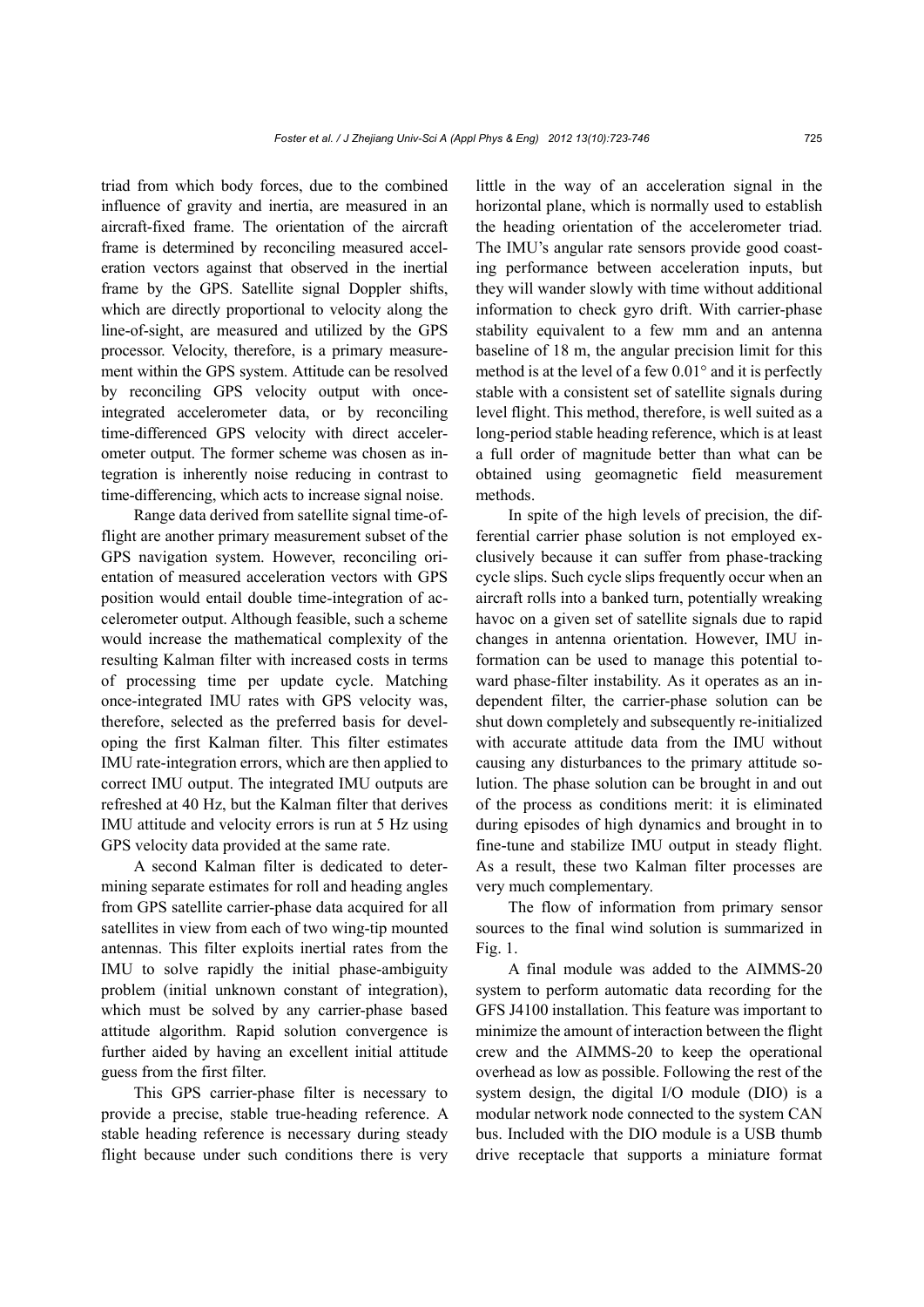FLASH drive, with a storage capacity of up to 8 GB. As it is connected to the CAN bus, the DIO module has full access to all information from all modules, plus it can read meteorological data broadcasts from the CPM performed in real time. DIO firmware monitors aircraft speed from the GPS data stream. The firmware opens log files once the speed exceeds 20 m/s, and closes log files once this speed decreases below 5 m/s. The filenames used are automatically generated using the date (month and day number) and the time, likewise obtained from GPS data. Two sets of files are created on each flight: one set records all raw system data, essentially a facsimile of all CAN-bus traffic, and the second set is an ASCII file in a tabular format, updated at 5 Hz, containing the processed data. The ASCII file set is provided for convenience and the raw data set is used to support PC-based post-processing. With this system, GFS staff need only periodically remove the thumb drive and transfer files using any standard PC/Windows compatible computer.



**Fig. 1 Wind solution schematic** 

Areas for improvement in meteorological data quality can be grouped, therefore, into two general categories: (1) GPS-inertial data handling affecting attitude and velocity in the inertial frame; and, (2) air-data corrections affecting the aircraft-relative wind vector.

# **2.1 Overview of Kalman filter 1**

The orientation of the IMU with respect to the earth-fixed frame is described by a set of three Euler angles:  $\phi$  (roll),  $\theta$  (pitch), and  $\psi$  (heading). These rotations are applied in the so-called 3-2-1 rotation order, i.e., the heading rotation is applied first about the vertical (*z*) axis, followed by a rotation about the intermediate pitch (*y*) axis and a third and final rotation about the final roll  $(x)$  axis (Etkin, 1982). Attitude at any given time is given by continuous integration of Euler angle rates:

$$
\phi_n = \phi_0 + \int_{t_0}^{t_n} \dot{\phi}(t) \mathrm{d}t,\tag{1}
$$

$$
\theta_n = \theta_0 + \int_{t_0}^{t_n} \dot{\theta}(t) \mathrm{d}t,\tag{2}
$$

$$
\psi_n = \psi_0 + \int_{t_0}^{t_n} \dot{\psi}(t) \mathrm{d}t,\tag{3}
$$

where the Euler rates are derived from three angular rates, *P*, *Q* and *R*, defined in the IMU-fixed reference frame, representing rotations about the IMU *X*, *Y*, and *Z* axes, respectively. The transformations of these "gyro" sensor rates to Euler rates are given by

$$
\dot{\phi} = P + Q\sin\phi\tan\theta + R\cos\phi\tan\theta, \tag{4}
$$

$$
\dot{\theta} = Q\cos\phi - R\sin\phi,\tag{5}
$$

$$
\dot{\psi} = \frac{(Q\sin\phi + R\cos\phi)}{\cos\theta}.
$$
\n(6)

Similarly, inertial velocity vector,  $\mathcal{G}$ , is continually updated by integration of acceleration *a* in the inertial frame:

$$
\mathbf{S}_n = \mathbf{S}_0 + \int_{t_0}^{t_n} \boldsymbol{a}(t) \mathrm{d}t. \tag{7}
$$

This acceleration vector is obtained from three-component measurements,  $a<sub>b</sub>$ , made in the body-fixed IMU reference frame according to the following transformation:

$$
a=C_{\rm eb}(\phi,\theta,\psi)a_{\rm b}+ge_3,\qquad\qquad(8)
$$

where  $C_{eb}$  is a general  $3\times3$  rotational transformation matrix that converts coordinates in the body-fixed IMU frame to the earth-fixed frame given the Euler angle triplet defining orientation of the body frame relative to the earth-fixed frame (Etkin, 1982), *g* is acceleration due to gravity and  $e_3$  is the unit vector aligned with the vertical coordinate direction of the earth frame (positive down).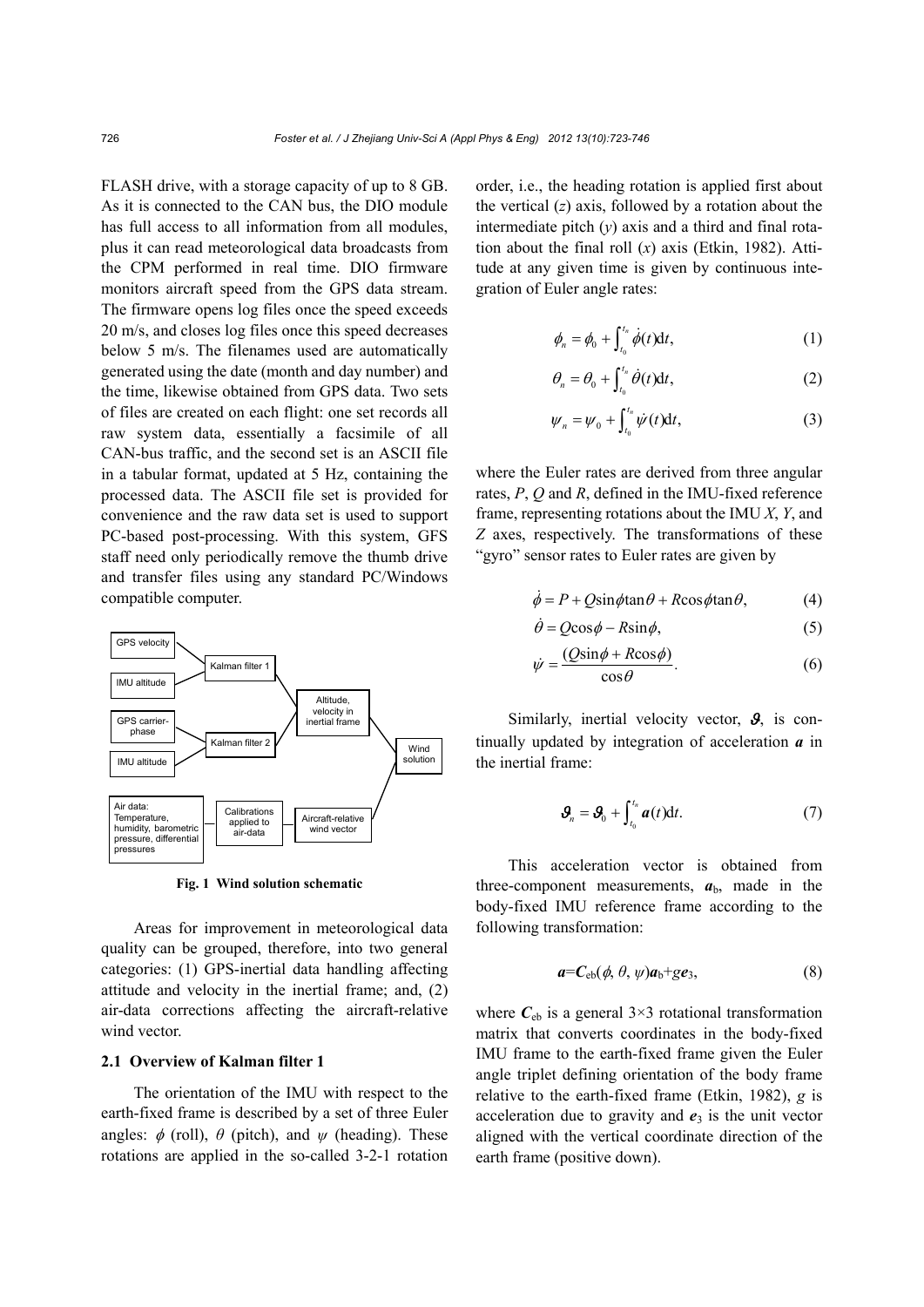A Kalman filter is applied to estimate errors that propagate through rate integrations of Eqs.  $(1)$ – $(3)$ and Eq. (7) by optimal fitting of a system-error model that seeks to minimize the uncertainty between the predicted velocity  $\hat{A}$ , derived from the IMU integrated velocity  $\mathcal{G}_i$  and the estimated IMU error vector  $\delta$ **9**, and the best estimate of the velocity of the IMU in inertial space derived from GPS velocity output  $\mathcal{G}_{\text{GPS}}$ , i.e., to minimize the 2-norm of the following error vector:

$$
\boldsymbol{\epsilon} = \boldsymbol{\theta}_{\text{GPS}} - (\boldsymbol{\theta}_i - \delta \boldsymbol{\theta}). \tag{9}
$$

An error model for the behaviour of  $\delta \theta$  is developed by first recognizing that the IMU integration process will include acceleration and angular rates that are not perfect and hence errors  $\delta a(t)$  will be integrated along with the true values resulting in the following propagation of velocity error:

$$
\delta \boldsymbol{\mathcal{G}}_{n+1} = \delta \boldsymbol{\mathcal{G}}_n + \int_{t_n}^{t_{n+1}} \delta \boldsymbol{a}(t) \mathrm{d}t. \tag{10}
$$

The acceleration error is, in turn, related to attitude error via Eq. (8) for a given set of IMU accelerometer sensor readings according to the following:

$$
\delta \boldsymbol{a} = \boldsymbol{a}_{\rm b} \frac{\partial \boldsymbol{C}_{\rm eb}}{\partial \phi} \delta \phi + \boldsymbol{a}_{\rm b} \frac{\partial \boldsymbol{C}_{\rm eb}}{\partial \theta} \delta \theta + \boldsymbol{a}_{\rm b} \frac{\partial \boldsymbol{C}_{\rm eb}}{\partial \psi} \delta \psi. \tag{11}
$$

Attitude-error is propagated through time according to the following first-order model:

$$
\delta \phi_{n+1} = \delta \phi_n + \delta \dot{\phi}_n \Delta t,
$$
  
\n
$$
\delta \theta_{n+1} = \delta \theta_n + \delta \dot{\theta}_n \Delta t,
$$
  
\n
$$
\delta \psi_{n+1} = \delta \psi_n + \delta \dot{\psi}_n \Delta t.
$$
\n(12)

Rate errors  $(\delta\dot{\phi}, \delta\dot{\theta}, \delta\dot{\psi})$  are, in turn, estimated by taking first-order differentials of Eqs. (4), (5) and (6) with respect to gyro rates (*P*, *Q*, *R*) and Euler angles ( $\phi$ ,  $\theta$ ,  $\psi$ ), respectively, resulting in a functional dependency of the form,

$$
(\delta\dot{\phi}, \delta\dot{\theta}, \delta\dot{\psi}) = H(\delta P, \delta Q, \delta R, \delta\phi, \delta\theta, \delta\psi). \tag{13}
$$

Gyro rate errors are modelled according to a

fixed rate zero-offset plus a first-order linear crossaxis sensitivity to angular rates about the other two perpendicular axes:

$$
\delta P = P_0 + Q \delta \psi_1 - R \delta \theta_1, \n\delta Q = Q_0 + R \delta \phi_2 - P \delta \psi_2, \n\delta R = R_0 + P \delta \theta_3 - Q \delta \phi_3,
$$
\n(14)

where the cross-axis error is represented as an angular offset of the rate sensor from the ideal axis, e.g., *δψ*<sup>1</sup> is the perturbation in the yaw direction of the roll gyro such that it will resolve a component of the pitch rate *Q* onto the roll-gyro's sensing axis; and, similarly,  $\delta\theta_1$  is the perturbation in the pitch direction of the roll gyro such that it will resolve a component of the yaw rate onto the roll-gyro's sensing axis.

Under normal operation, the Kalman filter takes a series of observations for  $\delta\mathcal{G}$  using GPS velocity data and implicitly estimates the following parameters based on achieving a best-fit with the error-model scheme: attitude errors ( $\delta\phi$ ,  $\delta\theta$ ,  $\delta\psi$ ); the parameters controlling their rates of change  $(P_0, Q_0, R_0)$ ; and, smoothed estimates for velocity component errors (*δu*, *δv*, *δw*). All of these errors estimates are with reference to the continuous IMU rate integration output. The terms governing errors proportional to rates about perpendicular axes (gyro cross-axis error parameters) are presumed to be fixed for any given installation and are established under a one-time calibration process. Gyro rate bias errors, however, will continually drift slowly with time and hence, need to be updated on a continuous basis. Error estimates from the Kalman filter are used to continually correct the IMU velocity and attitude output.

The detailed mechanics for the optimal estimation algorithm for system state estimation through a combination of a state-propagation model, an observation model and observation data are based on standard Kalman filter methods, which are well described by Gelb (1999).

## **2.2 Overview of Kalman filter 2**

Kalman filter 2 employs differenced carrierphase data from GPS satellites to provide an independent attitude reference source. If *sj* represents the unit vector, defined in an earth-fixed reference frame, pointing to the *j*th GPS satellite in space from the aircraft and *d* represents the vector that defines the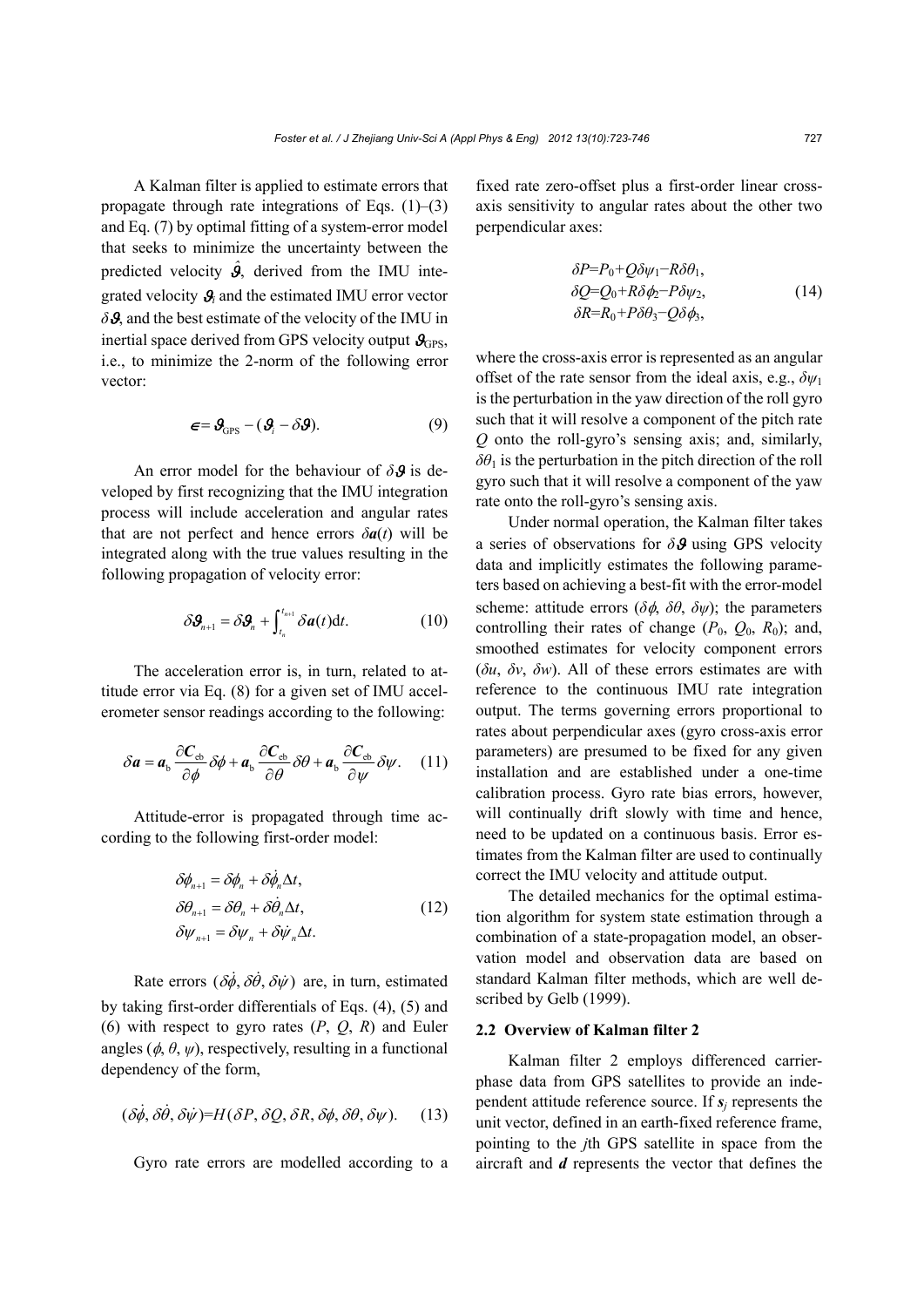separation of the two GPS antennas, also expressed in an earth-fixed frame, then the component of *d* projected onto the unit sight vector represents the difference in path length for the signal to reach one antenna vs. the other, i.e.,

$$
\Delta_j = \mathbf{s}_j^{\mathrm{T}} \mathbf{d}.\tag{15}
$$

The different path lengths result in a shift in signal phase, *ζj*, according to the wavelength of the GPS carrier signal, *λ*,

$$
\zeta_j = \Delta_j/\lambda. \tag{16}
$$

However, carrier phase data from the GPS processor,  $\varphi_i$ , repeats for each cycle of the carrier wavelength, so there is an intrinsic ambiguity  $K_i$ representing the complete integer number of wavelengths that is initially unknown when trying to obtain the total path-length difference:

$$
\zeta_j = \varphi_j + K_j. \tag{17}
$$

The geometric solution for attitude Euler angles is implied by the transformation matrix  $C_{eb}$  that maps the antenna baseline vector in the body frame,  $r<sub>b</sub>$ , to the baseline vector in the inertial frame, i.e.,

$$
d = C_{\text{eb}}(\phi, \theta, \psi) r_{\text{b}}, \qquad (18)
$$

such that Eq. (15) is satisfied for all satellites  $j=1$ , 2,…, *N* given the set of GPS phase observations {*φj*} and the set of phase ambiguity offsets  ${K<sub>i</sub>}$ . Note that the set of ambiguity values  ${K_i}$  should be constant once established unless there is a "cycle slip" in the tracking carrier-phase.

Kalman filter 2 takes the attitude state defined by the vector  $[\phi, \theta, \psi, \dot{\phi}, \dot{\theta}, \dot{\psi}]^T$  at  $t_n$  and projects it forward to  $t_{n+1}$  using a first-order integration stage,

$$
\phi_{n+1} = \phi_n + \dot{\phi}_n \Delta t, \qquad (19)
$$

$$
\theta_{n+1} = \theta_n + \dot{\theta}_n \Delta t, \qquad (20)
$$

$$
\psi_{n+1} = \psi_n + \dot{\psi}_n \Delta t, \qquad (21)
$$

$$
\dot{\phi}_{n+1} = \dot{\phi}_n, \tag{22}
$$

$$
\dot{\theta}_{n+1} = \dot{\theta}_n, \tag{23}
$$

$$
\dot{\psi}_{n+1} = \dot{\psi}_n. \tag{24}
$$

The projected state parameters at  $t_{n+1}$  are then used to predict the measurement set at  $t_{n+1}$ , which includes attitude angles and attitude rates and the set of the latest GPS carrier-phase differences. Following standard Kalman filter algorithm design, discrepancies between the next set of observation data, from the IMU and GPS, and these predictions are used to refine the state vector in a manner that minimizes error variance.

# **3 Kalman filter 1 extensions**

# **3.1 Accelerometer error modeling**

In Section 2, factors affecting attitude error were considered alone in forming a mathematical model for IMU-velocity error propagation. In this model, attitude errors are mapped to velocity error behaviour through the effect these errors have on the IMU acceleration vector resolved into the earth-fixed reference frame. The Kalman filter seeks to find attitude error corrections necessary for observed accelerations in the body-fixed frame to remain consistent with observed GPS velocities. The IMU accelerometer triad is, therefore, the fundamental attitude reference.

It is difficult to determine accelerometer errors (e.g., bias offset, cross-axis rate sensitivity) when these accelerometers are themselves the primary source of attitude and velocity information. Without sufficiently redundant observation data for attitude, velocity or acceleration, it is possible for the filter solution to become unstable given the potential for positive feedback, e.g., an accelerometer error estimate affecting velocity error may cause a change in attitude error which then affects the accelerometer error estimate.

Acceleration measured in the IMU body-fixed frame was previously assumed to be error free and that any small biases would be manifest as small attitude offsets that would be handled by system flight-calibrations. Now we consider the implications of modelling accelerometer error following the model implemented for gyro errors wherein the sensor output is a combination of the true rate plus an initially unknown bias offset and cross-axis sensitivity, where components of acceleration perpendicular to the sensing axis affect sensor output, i.e.,

$$
\hat{a}_{\mathrm{b}} = a_{\mathrm{b}} + \eta + \mu a_{\mathrm{b}},\tag{25}
$$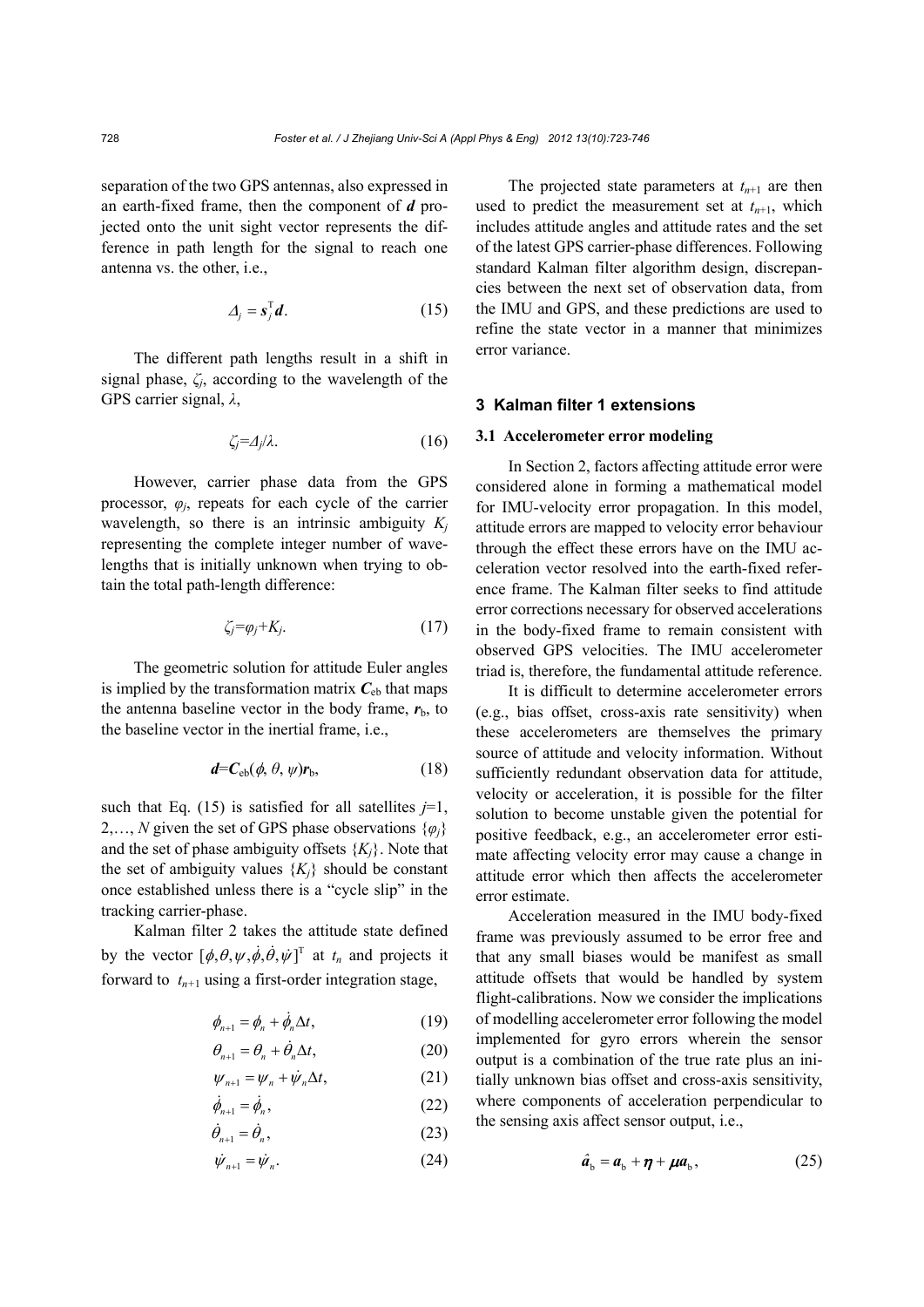where  $\hat{a}$ <sup>n</sup> is the sensor output based on the ideal perfect body acceleration  $a<sub>b</sub>$ , a set of acceleration offsets *η* and cross-axis sensitivity expressed as a 3×3 matrix  $\mu$ . The cross-axis sensitivity matrix is defined as

$$
\boldsymbol{\mu} = \begin{bmatrix} 0 & \delta \psi_{a1} & -\delta \theta_{a1} \\ -\delta \psi_{a2} & 0 & \delta \phi_{a2} \\ \delta \theta_{a3} & -\delta \phi_{a3} & 0 \end{bmatrix} .
$$
 (26)

Each matrix element represents a perturbation angle for the sensing axis off the ideal perpendicular, expressed in radians, of accelerometer *a*1, *a*2 or *a*3. The original equation for acceleration error in the inertial (earth-fixed) frame, Eq. (11), is extended accordingly:

$$
\delta \boldsymbol{a} = \left( \frac{\partial \boldsymbol{C}_{\text{eb}}}{\partial \phi} \delta \phi + \frac{\partial \boldsymbol{C}_{\text{eb}}}{\partial \theta} \delta \theta + \frac{\partial \boldsymbol{C}_{\text{eb}}}{\partial \psi} \delta \psi \right) \boldsymbol{a}_{\text{b}} + \boldsymbol{C}_{\text{eb}} (\boldsymbol{\eta} + \boldsymbol{\mu} \boldsymbol{a}_{\text{b}}).
$$
\n(27)

The model for propagation of velocity error based on Eq. (10) is now dependent on the initially unknown parameters ( $\delta\phi$ ,  $\delta\theta$ ,  $\delta\psi$ ), ( $P_0$ ,  $Q_0$ ,  $R_0$ ), and the new quantities  $(\eta, \mu)$ .

## **3.2 Estimation of GPS phase lag**

At its core, the Kalman attitude filter extracts attitude information by comparing velocities from IMU accelerometer integration with velocity data in the earth-fixed frame from an independent source, namely, the GPS. The model presumes that any differences between these two velocities are due to errors attributable to the IMU rate integration process alone. However, GPS information is not error free.

GPS velocity is very accurate, with uncertainties of the AIMMS-20 processor boards with the standard-positioning service being less than a few cm/s. However, the existence of a finite time delay between each IMU velocity update and the latest GPS solution causes an effective velocity error, depending on the body acceleration. The propagation time from inertial excitation, to the sensor, through the analog electronics, digitization and final transmission across the CAN bus is much shorter than the IMU refresh cycle of time of 25 ms. The GPS solution, however, involves complex mathematical data reduction that

will take an unknown amount of time that will likely vary depending of the number of satellites being incorporated into the solution. Properties of this filter are unknown as they are proprietary properties of the GPS board manufacturer.

Once the GPS navigation solution is available it is transmitted via a RS232 connection at 38.4 kbps to the AIMMS interface, then it is transmitted across the CAN bus at 500 kbps. The estimated time to transmit the data across the serial link is 20 ms and the time to forward it across the CAN bus is about 2 ms.

The solution refresh period on the GPS processors is 200 ms. If the internal GPS processing delay is some reasonable fraction of this, say 30%–40%, it is then possible for the combined time uncertainty between receipt of a GPS update at the main AIMMS processor and the latest IMU output cycle to be 125 ms or more. If the aircraft is executing a manoeuver, such as a moderately banked turn, it is possible for acceleration to be as much as 1*g*. The consequences of a 125 ms time lag in this instance would be in excess of 1 m/s in terms of velocity, which is close to two orders of magnitude worse than the accuracy of the GPS velocity itself. Clearly phase lag between the IMU and the GPS velocity reference has potentially important implications for attitude accuracy.

Earlier implementations of this algorithm handled GPS phase lag relative to the inertial data by deliberately lagging all inertial data using a circular buffer in order to match the GPS data. The size of the circular buffer, and hence the number of IMU integration cycles that the data is deliberately lagged, was established by means of a covariance analysis of IMU accelerations and time-differenced GPS velocities. However, this resulted in a one-time estimate with little knowledge of how the phase relationship might change under different circumstances.

Here we take a different approach to the problem wherein the time lag of the GPS velocity is regarded as an initially unknown state parameter for which the Kalman filter continuously refines estimated values. Here we apply a model to predict the GPS velocity measurement based on the velocity output from the IMU and the state parameters of the filter model, e.g., the IMU error vector and the GPS time lag. If the time lag is represented by  $\delta t_{g}$  then the predicted GPS velocity vector at time  $t=t_n$  is given by IMU output at  $t_n$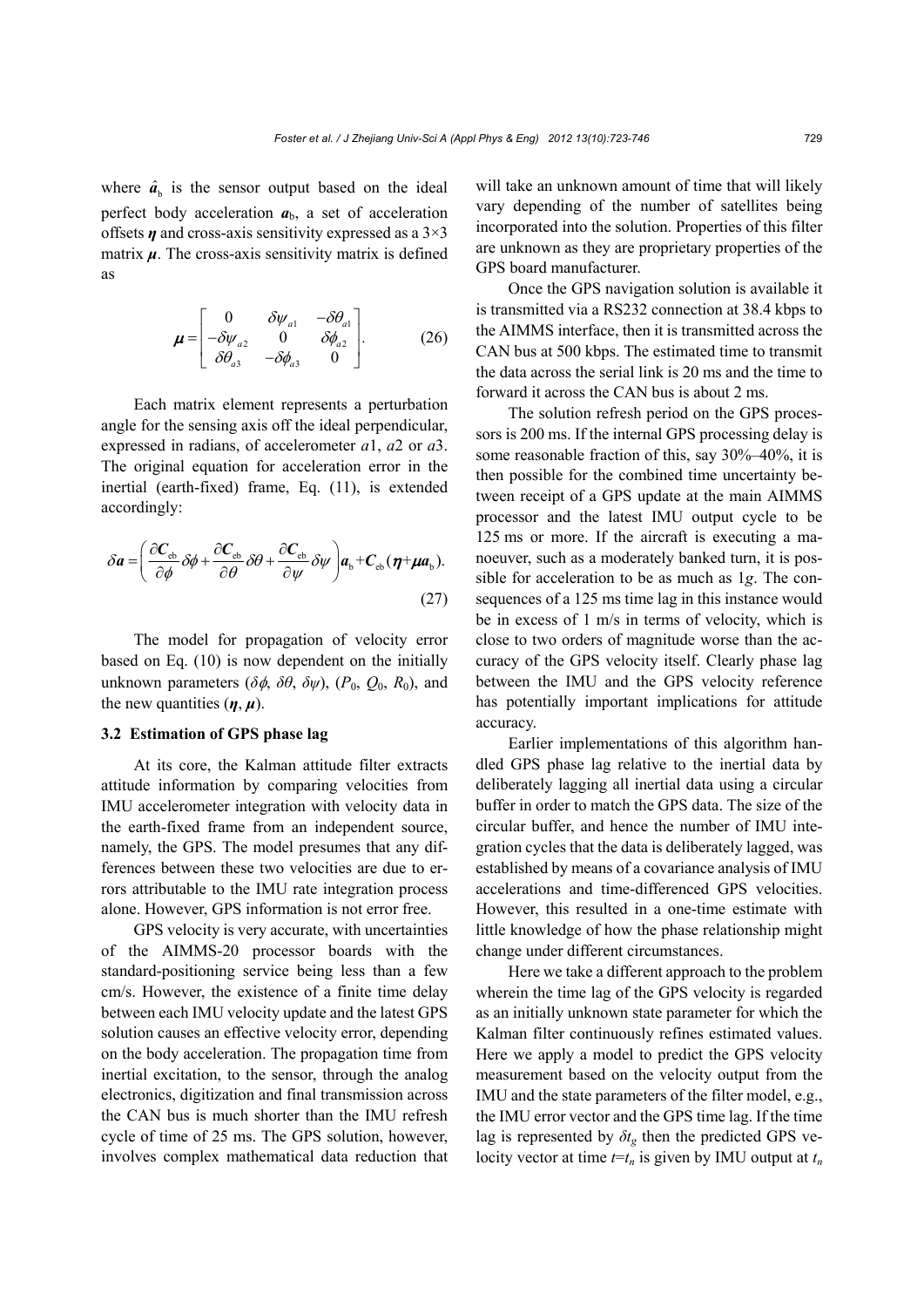minus the predicted Kalman filter the IMU error vector,  $\delta \mathcal{S}_n$ , and a correction based on integration of the latest estimates for acceleration and jerk, i.e.,

$$
(\boldsymbol{\mathcal{G}}_{\text{GPS}})_n = \boldsymbol{\mathcal{G}}_i(t_n) - \delta \boldsymbol{\mathcal{G}}_n - \boldsymbol{a}_n \delta t_g - \frac{1}{2} \boldsymbol{\dot{a}}_n \delta t_g^2. \tag{28}
$$

The time-step  $\Delta t = t_n - t_{n-1}$  is set by the GPS navigation solution refresh rate, which is 200 ms for the AIMMS-20 system installed on the Hong Kong J4100 aircraft. The IMU update cycle is 25 ms, so eight IMU updates span one GPS cycle. Consequently, the acceleration *an* used here for each GPS/Kalman update is based on the set of three mean accelerometer readings over the latest eight IMU data cycles. The jerk vector,  $\dot{a}_n$ , is given by the slope of the line-of-best-fit (in a least-squares sense) over the same eight IMU accelerometer data cycles.

#### **3.3 Improved application of GPS velocity**

As discussed extensively in Section 2.1, Kalman filter 1 operates by analyzing the differences between the velocities derived from integrated IMU rates and GPS velocity. The GPS velocity output from a particular GPS processor refers to the velocity of the antenna, not the velocity of the processor. Moreover, the velocity required for filter 1 operation refers specifically to the velocity of the IMU in inertial space.

Earlier implementations of the Kalman filter handled the problem of deriving the GPS velocity at the IMU from data representing velocities at each antenna by simply averaging the two sets of velocity data. Simple averaging provides the effective GPS velocity that would be obtained by an antenna located at the intersection of the antenna baseline and the aircraft centreline, assuming that the antennas are located on the wings equally distant from the fuselage. This assumption is typically good since the IMU is located inside the fuselage. However, IMU velocity could be in error by varying amounts during times of non-zero yaw and pitch rates depending on the fore/aft distance from the antenna baseline.

A generalized scheme was implemented to refine how GPS velocities are combined to infer the effective GPS velocity at the IMU. 3D coordinates are now used to define the exact position of each antenna relative to the IMU. Basic kinematic relationships are then applied to deduce the velocity of

the IMU from the velocities at each of two antennas at a generalized location on the airframe. This is expected to be a modest improvement during times when significant non-zero yaw rates occur, i.e., during moderate to steeply banked turns. For example, if the IMU is longitudinally displaced from the baseline midpoint by 5 m, and the aircraft is executing a turn with a  $45^{\circ}$  bank at 100 m/s true airspeed (TAS) resulting in a turn rate of  $5-6$  %, then the velocity error at the IMU would be about 0.5 m/s. Although small, it can still bias the corrections generated by the errortracking filter as this would appear to be pure velocity error without this correction.

The position vector of any point on the aircraft relative to a reference point fixed in the earth frame can be described by a vector summation of the position of the origin of the aircraft body-fixed frame relative to this point and the position vector relative to the aircraft-fixed origin, i.e.,

$$
\mathbf{r}_{\rm e} = \mathbf{r}_{\rm 0} + \mathbf{r}_{\rm b},\tag{29}
$$

where  $r<sub>b</sub>$  is the position relative to the aircraft-fixed origin, taken to be at the centre of the IMU, and  $r_0$  is the position of the origin relative to an arbitrary reference point fixed in the earth-frame of reference. By expressing the vector  $r<sub>b</sub>$  in the body-frame and  $r<sub>0</sub>$ and  $r_e$  in the earth-fixed frame and taking the time-derivative, we can obtain the following expression for velocity in the earth frame in terms of the motion of the IMU, the angular velocity (expressed in the aircraft frame), and the position of the point  $r<sub>b</sub>$ and the coordinate frame transformation (body-frame >earth-fixed frame),

$$
\dot{\mathbf{r}}_{\rm e} = \dot{\mathbf{r}}_{0} + \mathbf{C}_{\rm eb} (\dot{\mathbf{r}}_{\rm b} + \boldsymbol{\omega}^{\times} \mathbf{r}_{\rm b}), \qquad (30)
$$

where  $\boldsymbol{\omega}^*$  defines the cross-product with the angular velocity defined in the body-frame,

$$
\boldsymbol{\omega}^* = \begin{bmatrix} 0 & -\omega_3 & \omega_2 \\ \omega_3 & 0 & -\omega_1 \\ -\omega_2 & \omega_1 & 0 \end{bmatrix} . \tag{31}
$$

If we assume rigid body motion, then the time rate of change of the position coordinates in the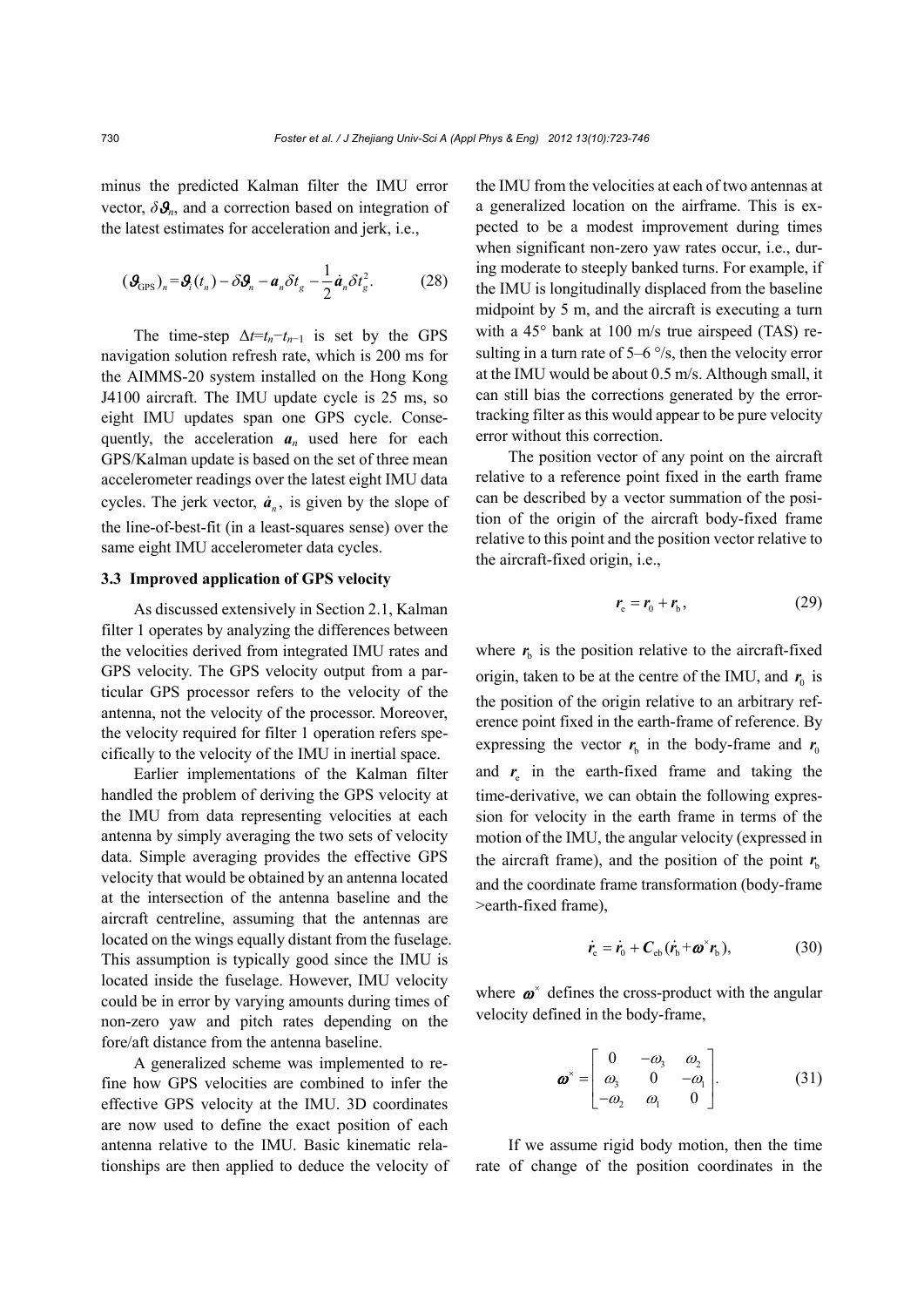body-fixed frame is zero. Eq. (30) can thus be simplified for antenna 1 (port) position  $r_{b1}$  and antenna 2 (starboard) position  $r_{b2}$  to yield,

$$
\dot{\boldsymbol{r}}_{\rm el} = \dot{\boldsymbol{r}}_{0} + \boldsymbol{C}_{\rm eb} \boldsymbol{\omega}^{\times} \boldsymbol{r}_{\rm bl}, \qquad (32)
$$

$$
\dot{\boldsymbol{r}}_{e2} = \dot{\boldsymbol{r}}_0 + \boldsymbol{C}_{eb} \boldsymbol{\omega}^{\times} \boldsymbol{r}_{b2}. \tag{33}
$$

GPS velocities at antennas 1 and 2 can thus be combined knowing aircraft attitude, hence *C*eb, and pitch rate from the IMU alone  $(\omega_2)$ . By subtracting Eq. (32) from Eq. (33), it is possible to solve for  $\omega_1$ and  $\omega_3$  and then back-substitute to obtain  $\dot{r}_0$ , the best combined estimate of the GPS velocity at the IMU given GPS velocities at two antennas at different locations on the airframe.

# **4 Kalman filter 2 extension**

One important limitation of filter 2 is that it operates at the update frequency of the carrier-phase data from the GPS boards, which is only 5 Hz. Important discrepancies between the projected attitude and the IMU attitude over the 200 ms update period can occur simply because the prediction includes only the first-order term, i.e., it assumes that angular velocity is a constant over the integration period. Any contributions to attitude angles due to angular acceleration over 200 ms are not included in the state prediction. Under flight conditions with manoeuvres no more dramatic than those that occurs during shallow turns this approximation is very good. However, 200 ms is a long time to assume that angular rates are constant when executing more dynamic manoeuvres, such as those experienced when entering a steep turn. The "correction phase" of the filter, which reconciles differences between predicted and observed measurement data, can then misinterpret these prediction errors and adjust various aspects of the attitude solution. One possible approach to this problem is to assign a larger uncertainty to the prediction state model so that less "weight" is assigned to the predicted state. It was deemed better to improve the quality of the low-frequency attitude prediction stage by increasing the order of time integration by one, i.e., to explicitly track and include angular acceleration estimates.

Higher order integration is implemented by extending the attitude state vector:  $[\phi, \theta, \psi, \dot{\phi}, \dot{\theta}]$ ,  $\psi, \ddot{\theta}, \ddot{\theta}, \dddot{\psi}$ <sup>T</sup> and the state-prediction integration stage of the filter is extended according to the followings:

$$
\phi_{n+1} = \phi_n + \dot{\phi}_n \Delta t + \frac{1}{2} \ddot{\phi}_n \Delta t^2, \qquad (34)
$$

$$
\theta_{n+1} = \theta_n + \dot{\theta}_n \Delta t + \frac{1}{2} \ddot{\theta}_n \Delta t^2, \qquad (35)
$$

$$
\psi_{n+1} = \psi_n + \dot{\psi}_n \Delta t + \frac{1}{2} \ddot{\psi}_n \Delta t^2, \tag{36}
$$

$$
\dot{\phi}_{n+1} = \dot{\phi}_n + \ddot{\phi}_n \Delta t, \qquad (37)
$$

$$
\dot{\theta}_{n+1} = \dot{\theta}_n + \ddot{\theta}_n \Delta t,\tag{38}
$$

$$
\dot{\psi}_{n+1} = \dot{\psi}_n + \ddot{\psi}_n \Delta t, \qquad (39)
$$

$$
\ddot{\phi}_{n+1} = \ddot{\phi}_n, \tag{40}
$$

$$
\ddot{\theta}_{n+1} = \ddot{\theta}_n,\tag{41}
$$

$$
\ddot{\psi}_{n+1} = \ddot{\psi}_n. \tag{42}
$$

## **5 Wing flexure Kalman filter model**

The 3D wind vector is derived from the wind measured in the aircraft-fixed frame, which is attached to the IMU located in the cabin. Orientation and velocity about the IMU, relative to earth-fixed reference frame, is used to transform this aircraftrelative wind (ARW) vector into the wind vector with respect to the earth frame. However, the ARW is resolved by the ADP mounted on the wing-tip of the Hong Kong GFS BAE J4100 aircraft. In the previous wind-data processing code, adjustments for the moment arm, i.e., separation of the probe from the IMU, were made assuming that the aircraft is a rigid body. The wing, however, is a flexible body and its structural response to dynamic loads will cause the velocity at the wing tip to differ from expectation according to the rigid-body model. Frequencies for which this effect will be important will be centred about the natural vibration frequency of the wing. The issue, therefore, is one of potential importance for resolving the 3D wind vector in the turbulence regime depending on wing stiffness.

The design of the Aventech ADP anticipated the potential needs to address the issue of flexible structures by incorporating an accelerometer triad with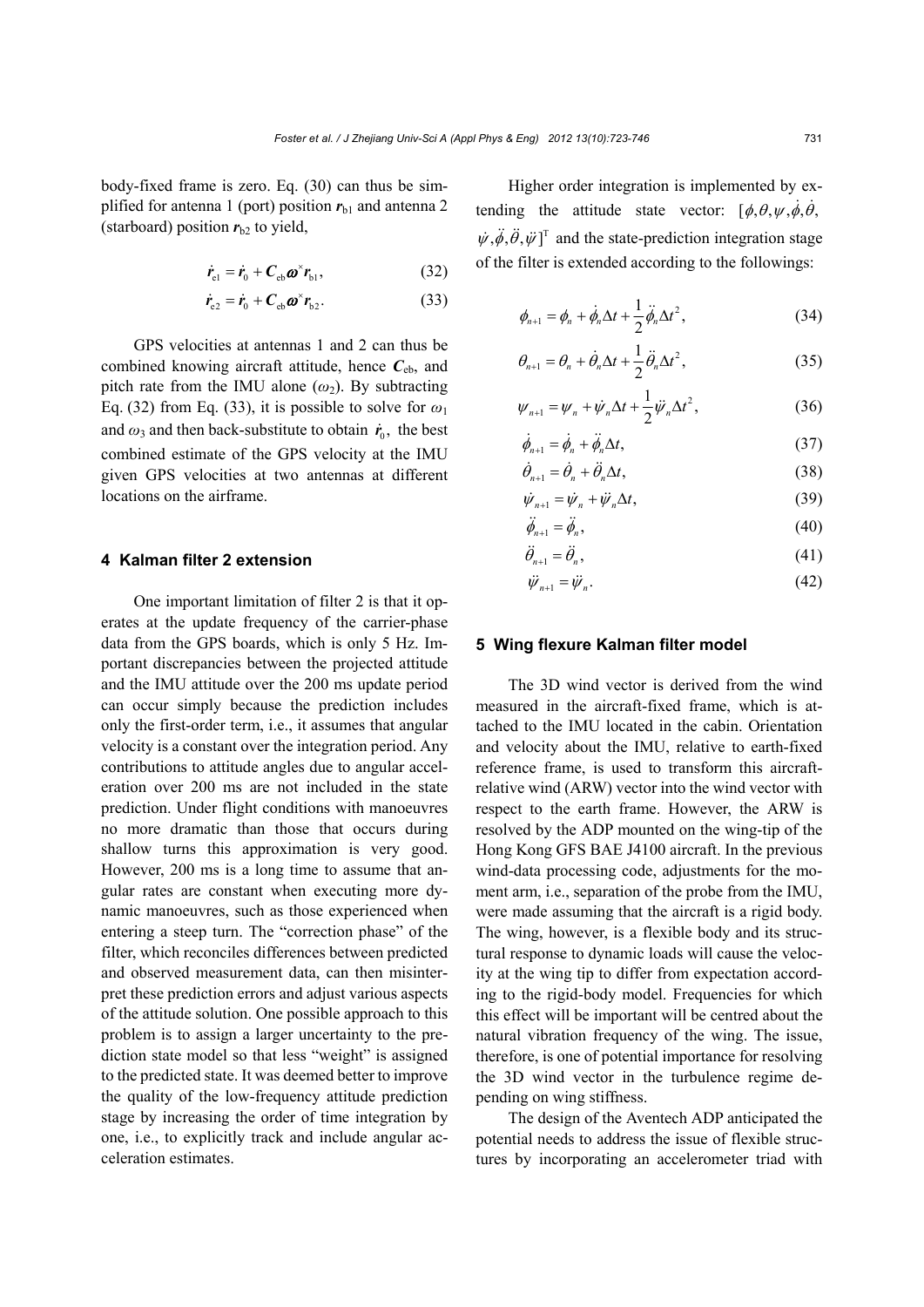other air-data sensors inside the ADP. The objective here is to examine and implement a possible processing algorithm and evaluate if wing motion relative to the IMU has any significant bearing on turbulence calculations for the J4100 aircraft.

A cantilevered wing is very stiff in the chord-wise direction and least stiff in the direction normal to the wing plane. Torsional stiffness lies between these extremes and can potentially play a role by changing the pitch orientation of the probe relative to the IMU. However, the twisting response of a wing to varying wing loads is a matter of significant concern to airworthiness as torsional bending can increase the local angle of attack, thereby increasing aerodynamic loads that increase torsional bending further. This can lead to the unstable aero-elastic response of flutter and, in the worst-case, to complete structural failure. Torsional bending, therefore, is guaranteed by the flight certification process to be very small relative to normal angle-ofattack variations of the wing. As a result, a decision was made to first examine possible effects of the dominant source of structural bending alone: up/down wing-tip deflections due to bending in response to lift acting normal to the wing surface.

The model formulation assumes that the IMU is located at a point  $P_1$  in the fuselage and the ADP is located at point  $P_2$  near the wing tip (Fig. 2).



**Fig. 2 Wing flex geometry**

Point  $O_e$  is an arbitrary reference point in the earth-fixed reference frame. The position in inertial space of the ADP  $(P_2)$  is then represented by the sum of vectors defining the position of the probe relative to the IMU,  $r_{12}$ , and the position of the IMU relative to the earth-fixed frame,  $r_0$ . Wing flexure is modelled by introducing the variable *d* that defines the distance that the probe has moved from its rest position in the aircraft/IMU-fixed reference frame. It is assumed that displacement due to flex will be effectively perpendicular to vector  $r_{12}$ . The vector defining this displacement is then given by the product *n*, where  $\boldsymbol{n}$  is defined as the unit normal vector to the wing plane (Fig. 3).



**Fig. 3 Definition of wing flex parameters**

The position of the wing tip in the inertial frame is then described by

$$
\boldsymbol{r} = \boldsymbol{r}_0 + \boldsymbol{r}_{12} + \Delta \boldsymbol{r}, \tag{43}
$$

where

$$
\Delta r = \mathrm{d}n. \tag{44}
$$

Eq. (43) is differentiated once to obtain the velocity of the wing tip in the earth-fixed frame. Vector quantities in Eq. (43) can be expressed as coordinate column-matrices with respect to two different reference frames:  $r$  and  $r_0$  are defined relative to the earth-fixed frame, and  $r_{12}$  and  $\Delta r$  are defined relative to the IMU-fixed reference frame attached to the aircraft. The time derivative of Eq. (43) can then be expressed in terms of these components according to

$$
\dot{\boldsymbol{r}} = \dot{\boldsymbol{r}}_0 + \boldsymbol{C}_{\text{el}}[(\dot{\boldsymbol{r}}_{12} + \Delta \dot{\boldsymbol{r}}) + \boldsymbol{\omega}^{\times}(\boldsymbol{r}_{12} + \Delta \boldsymbol{r})], \qquad (45)
$$

where  $C_{\text{el}}$  is defined as the rotational transformation matrix to convert coordinates in the IMU frame to the earth-fixed reference frame and the cross-product matrix of angular velocity components in the body frame. By taking the time-derivative once more of Eq. (45) and noting that time derivatives of  $r_{12}$  are identically zero as prescribed by the model, we can obtain the following expression for acceleration of the  $P_2$  in the inertial frame:

$$
\ddot{\mathbf{r}} = \ddot{\mathbf{r}}_0 + \mathbf{C}_{\text{el}}[(\Delta \ddot{\mathbf{r}} + 2\boldsymbol{\omega}^* \Delta \dot{\mathbf{r}} + \dot{\boldsymbol{\omega}}^* (\mathbf{r}_{12} + \Delta \mathbf{r}) + \boldsymbol{\omega}^* \boldsymbol{\omega}^* (\mathbf{r}_{12} + \Delta \mathbf{r})],
$$
\n(46)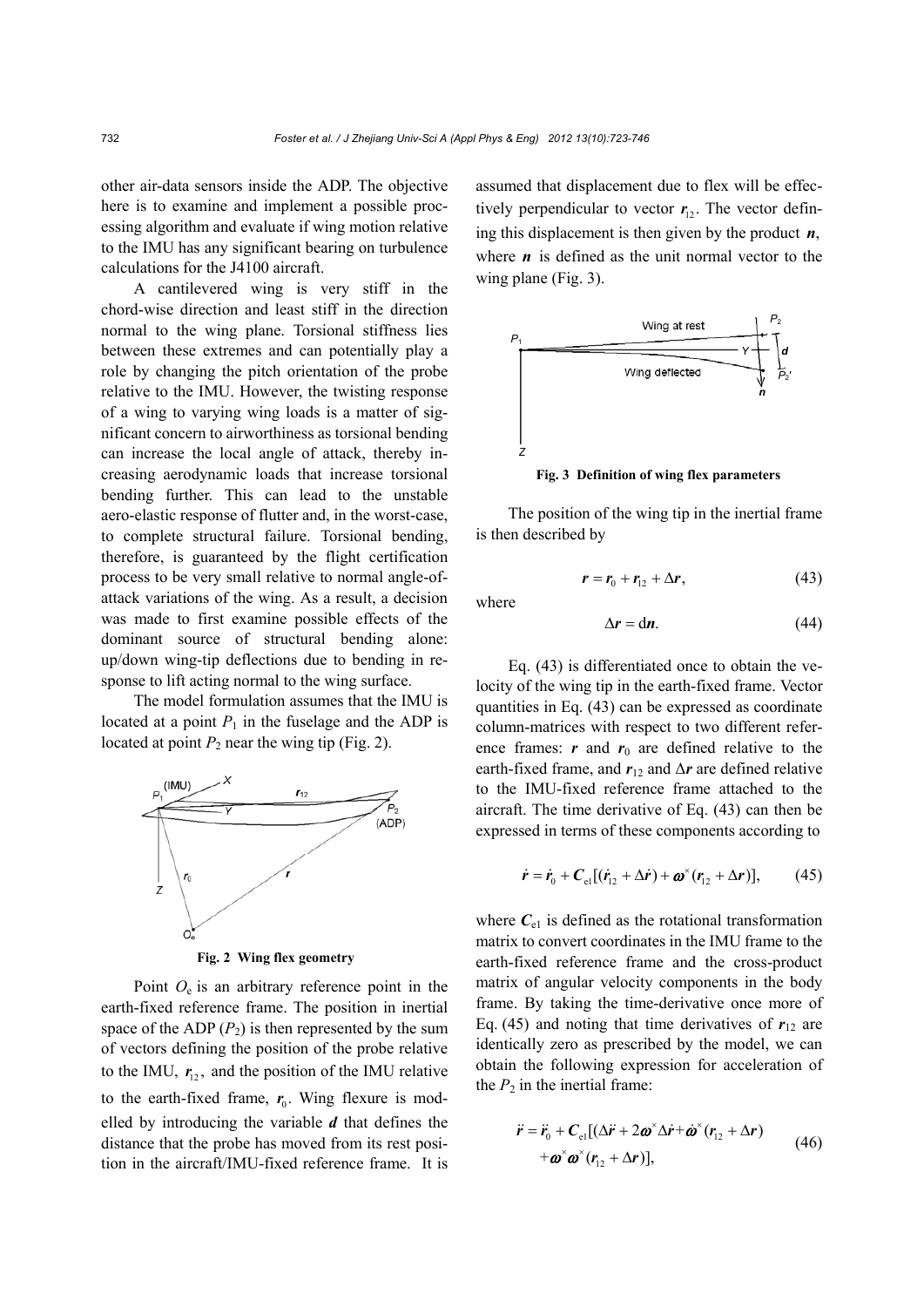where  $\ddot{r}_0$  is the acceleration of the IMU in the earth-frame,  $\Delta \ddot{r}$  is the acceleration of ADP in a direction normal to the wing plane,  $2\boldsymbol{\omega}^{\times} \Delta \dot{\boldsymbol{r}}$  is the coriolis acceleration,  $\dot{\boldsymbol{\omega}}^{\times} (r_{12} + \Delta r)$  is the angular acceleration, and  $\boldsymbol{\omega}^* \boldsymbol{\omega}^* (r_1 + \Delta r)$  is the centripetal acceleration.

Now that as probe acceleration has been defined in terms of its position relative to the IMU and its displacement normal to the reference wing plane, it is possible to express acceleration data that should be output from the ADP accelerometer triad. This requires us to define the additional reference frame  $\mathcal{F}_2$ , which is attached to the ADP.  $\mathcal{F}_2$  is assumed to be aligned parallel to the IMU frame attached to the aircraft,  $\mathcal{F}_1$ , but with a roll offset, i.e.,

$$
\phi_{\text{probe}} = \phi_{\text{IMU}} + \nu_0 + \delta \nu, \tag{47}
$$

where  $v_0$  is the equilibrium roll-offset angle and  $\delta v$  is the change in roll angle associated with wing bending from the rest position. Note that the wing is assumed to be perfectly rigid in torsion and fore/aft directions, but can bend only in the up/down direction defined by the unit normal vector *n*. The associated small roll-deflection angle *δν* will not affect the angle of incidence of the probe and, therefore, will not affect flow angles resolved by the probe. The parameter is included purely to model accelerometer response to this motion.

The ideal accelerometer signal,  $a_2$ , defined in  $\mathcal{F}_2$ without internal bias offsets or cross-axis error sensitivity is then derived from the probe acceleration defined in the earth frame by applying a rotational transformation from the earth frame to the probe frame,  $C_{2e}$ :

$$
\boldsymbol{a}_2 = \boldsymbol{C}_{2e} (\boldsymbol{a}_e - g\hat{\boldsymbol{e}}_3). \tag{48}
$$

Accelerometers sense acceleration by measuring the body force acting upon a test mass, with gravity being indistinguishable from the inertial force due to acceleration. Gravity appears to the sensor to be an inertial reaction force caused by acceleration in the opposite direction. Consequently, gravity is accounted in modelling sensor output by reversing the sign of its contribution before adding it to the true acceleration, as shown in Eq. (48), where  $\hat{e}_3$  is defined as the *z* unit coordinate vector of the earth frame that points towards the centre of the earth.

Accelerometer output including sensor bias and cross-axis terms is modelled according to

$$
\hat{a}_2 = \eta + (I + \mu)a_2, \tag{49}
$$

where  $I$  is defined as the  $3\times3$  identity matrix. Upon substitution of Eq. (46) into Eq. (48), noting that  $a<sub>e</sub> = \ddot{r}$ , we can obtain the following equation for the modeled ADP accelerometer output,

$$
\hat{a}_2 = \eta + (I + \mu)C_{21}[C_{1e}\ddot{r}_0 + \Delta\ddot{r} + 2\omega^{\times}\Delta\dot{r} \n+ \dot{\omega}^{\times}(r_{12} + \Delta r) + \omega^{\times}\omega^{\times}(r_{12} + \Delta r) - gC_{1e}\hat{e}_3],
$$
\n(50)

after making use of the following relationship for rotational transformation matrices:

$$
C_{21} = C_{2e} C_{e1}.
$$
 (51)

The general rotational transformation between the aircraft-fixed IMU frame 1 and the ADP-fixed frame 2 is given by the following matrix, where frame 2 is rolled about the *x* axis by  $(v_0+\delta v)$  relative to frame 1:

$$
\boldsymbol{C}_{21} = \begin{bmatrix} 1 & 0 & 0 \\ 0 & \cos(v_0 + \delta v) & \sin(v_0 + \delta v) \\ 0 & -\sin(v_0 + \delta v) & \cos(v_0 + \delta v) \end{bmatrix}.
$$
 (52)

#### **5.1 Kalman filter state model**

The state vector characterizing the wing flexure problem is defined by the wingtip displacement *d* and its derivatives, and the tip roll offset *δν* plus terms related to the accelerometer error model. The filter state vector *χ* is defined by

$$
\boldsymbol{\chi} = [d, \dot{d}, \ddot{d}, \delta v, \gamma, \eta_1, \eta_2, \eta_3, \delta \theta_{a1}, \delta \psi_{a1}, \delta \phi_{a2}, \delta \phi_{a3}, \delta \theta_{a3}]^\text{T},
$$
\n(53)

where *γ* is a constant of proportionality between ADP rotation and the tip deflection due to wing bending, the three  $\eta$  terms represent the set of three accelerometer biases, and the six  $\delta$  terms represent cross-axis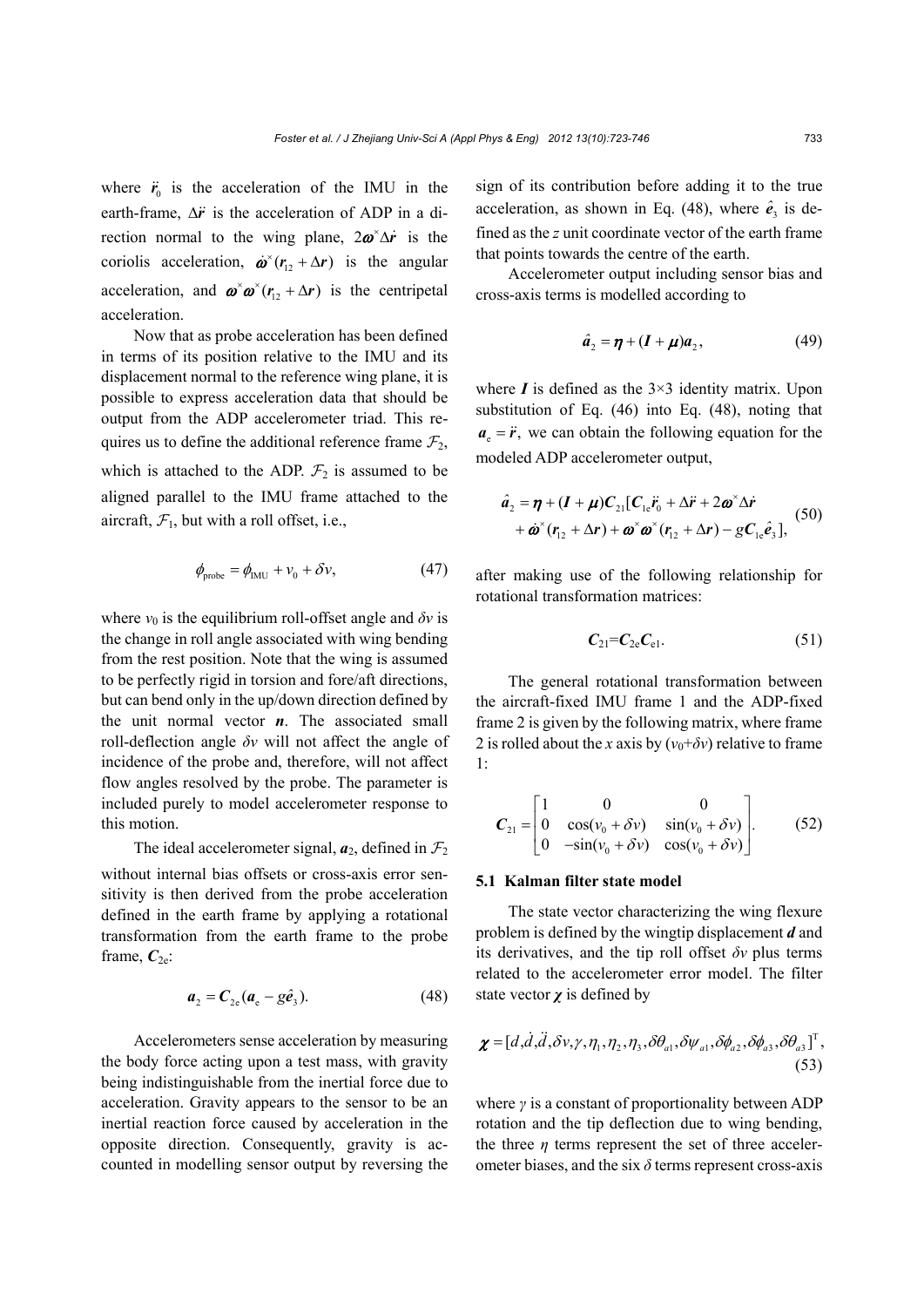error sensitivity for accelerometers  $a_1(x)$ ,  $a_2(y)$  and  $a_3(z)$ .

The state transition model, which predicts the state  $\chi$  at  $t_{n+1}$  from the state  $\chi(t_n)$  as part of the filter update process, is given as

$$
d_{n+1} = d_n + \dot{d}_n \Delta t + \frac{1}{2} \ddot{d}_n \Delta t^2, \qquad (54)
$$

$$
\dot{d}_{n+1} = \dot{d}_n + \ddot{d}_n \Delta t, \qquad (55)
$$

$$
\ddot{d}_{n+1} = \ddot{d}_n,\tag{56}
$$

$$
\delta v_{n+1} = \delta v_n + \gamma_n \left( \dot{d}_n \Delta t + \frac{1}{2} \dot{d}_n \Delta t^2 \right), \quad (57)
$$

$$
\chi_{5-14, n+1} = \chi_{5-14, n}.\tag{58}
$$

Eq. (57) can be interpreted as requiring that the change in the tip deflection angle should be proportional to the change in wingtip deflection, with the constant of proportionality, *γ*, to be estimated as part of the filter state vector.

# **5.2 Kalman measurement vector**

Three accelerometer channel outputs from the ADP comprise the only sensor inputs to the wing-flex filter. One additional virtual measurement was included with the measurement vector: the wing displacement *d*. This is assigned a measurement value of zero at all times to act as a constraint on wing-tip motions. Without such a constraint, there would be nothing from preventing a small accelerometer bias from causing the wing tip to continually accelerate up or down relative to the IMU without limit.

The wing structure will always oppose any dynamically-applied force causing structural bending. Over time, the mean deflection will approach the value it achieves in static equilibrium, specifically *d*=0. The Kalman formulation, however, allows the state estimate for *d* to assume a range of values centred about this input value, or "virtual measurement", consistent with prescribed statistical properties.

Each term in the measurement vector is assumed to be the sum of the "true" measurement plus Gaussian noise with zero mean and a known variance. By specifying a small variance, each value is assigned a higher weight and state parameters dependent upon such measurements will be quickly "pulled" toward the observation. However, any measurement with a large variance assigned for noise will have a much

smaller impact on closely related state variables on each filter update cycle.

The filter can ensure the mean tip displacement approaches zero with this virtual measurement input. By prescribing a sufficiently large variance for the virtual measurement  $d=0$ , however, it is possible to do this without adversely attenuating real motions demanded by the accelerometer measurements. Numerical experiments were performed to verify a variance setting that ensures the mean displacement seeks zero but without excessively damping the response function *d*(*t*).

## **6 Temperature sensor lag correction**

Air temperature measurement poses a few challenges when the speed of the flow becomes large as is the case for the BAE J4100 for which airspeed can be in excess of 100 m/s. The energy implicit to high velocities can cause damage to the small and delicate (0.040″ diameter) thermistor sensing element if it is not properly protected. Moreover, flow energy in the form of pressure or kinetic energy can modify the temperature of the flow itself.

The AIMMS-20 ADP employs a reverse-flow housing design that utilizes the principle of inertial separation to prevent particulate matter (insects, rain, ice crystals, dust, etc.) from entering the ventilation tube and damaging the thermistor or causing sensor wetting in the case of water droplets. The flow is slowed down considerably as it separates and stagnates about the rear-facing ventilation tube inlet. Pressure recovery resulting from this manipulation of the flow is 70% of the total dynamic head according to wind tunnel investigations. Corrections are applied to the temperature output based on the known TAS and this recovery factor. TAS reduction is performed using the corrected temperature value from the previous data cycle. On the first cycle, uncorrected temperature data is used in place of the true air temperature for the purpose of TAS calculation. This iteration rapidly converges as air temperature has only a small effect on TAS, introducing less than 0.2% error per degree at 0 °C.

Flow manipulation by slowing and drawing it through a rear-facing ventilation tube has one undesirable side-effect: it introduces thermal mass into the flow circuit that affects the temperature response of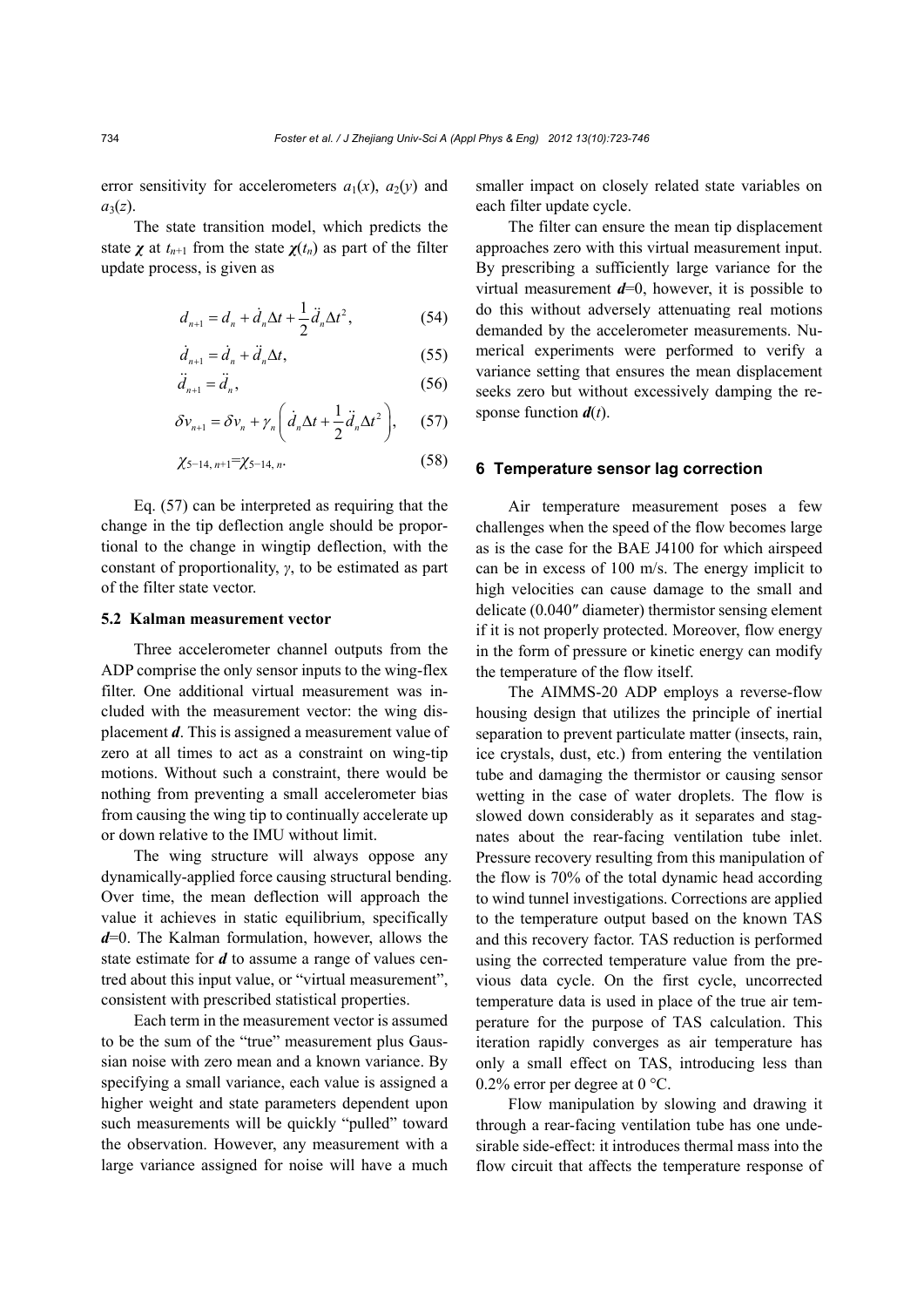the system as a whole. The 0.040″ thermistor element has a response time in moving air that is much less than 1 s. However, the observed response of the ADP temperature output indicates a much longer response time. Clearly the thermal behaviours of the ADP structure and thermistor housing are having an effect on temperature data.

A sensor model was constructed to estimate the combined response of the sensor and housing, and a correction algorithm based on this model was implemented and tested.

## **6.1 Sensor response model**

A diagrammatic representation of how the flow is managed by the temperature/humidity sensor housing is shown in Fig. 4.



**Fig. 4 Temperature/relative humidity (RH) sensor housing**

Heat will be transferred from the external shell to the thermal boundary layer of the external flow. Similarly, heat will be transferred from the walls of the internal vent tube into the ventilating flow. Since the flow is turbulent, beginning with flow separation near the aft of the probe, it is expected that heat transferred from the walls will be well mixed into the ventilating flow.

The following assumptions were made in formulating the temperature response model:

1. The rate of change of temperature of the thermistor, *T*, with time is proportional to the difference between the thermistor temperature and the ventilating flow temperature *T*v.

2. The ventilating tube/enclosure effect can be represented by a single characteristic temperature  $T_{\text{E}}$ .

3. Heat flux into the ventilating flow from the housing material is proportional to the difference between  $T<sub>E</sub>$  and the air temperature  $T<sub>A</sub>$ .

4. The rate of change of the enclosure temperature is proportional to the difference between it and the external air temperature.

Expressed mathematically, assumption 1 becomes:

$$
\frac{\mathrm{d}T}{\mathrm{d}t} = -\lambda_{\mathrm{s}}(T - T_{\mathrm{v}}). \tag{59}
$$

The temperature rise of the ventilating flow over the ambient air temperature is obtained by combining assumptions 2 and 3:

$$
T_{\rm v} - T_{\rm A} = -\alpha (T_{\rm A} - T_{\rm E}).\tag{60}
$$

Following Eq. (59) and applying assumption 4, the characteristic enclosure temperature is related to the air temperature by

$$
\frac{\mathrm{d}T_{\mathrm{E}}}{\mathrm{d}t} = -\lambda_{\mathrm{e}}(T_{\mathrm{E}} - T_{\mathrm{A}}). \tag{61}
$$

In essence, Eq. (60) shows that the temperature elevation of the ventilation flow is a constant fraction of the elevation temperature of the enclosure with respect to the air. This equation can be substituted into Eq. (59) to give the thermistor temperature in terms of the temperature of the air and enclosure:

$$
\frac{\mathrm{d}T}{\mathrm{d}t} = -\lambda_{\mathrm{s}}(T - (1 - \alpha)T_{\mathrm{A}} - \alpha T_{\mathrm{E}}). \tag{62}
$$

Upon taking the Fourier transform (denoted by the operator  $\Im$  ) of Eq. (62), using i $\omega$  to denote complex frequency, we obtain

$$
(\mathrm{i}\omega + \lambda_{\mathrm{s}})\mathfrak{I}(T) = \lambda_{\mathrm{s}}(1-\alpha)\mathfrak{I}(T_{\mathrm{A}}) + \lambda_{\mathrm{s}}\alpha\mathfrak{I}(T_{\mathrm{E}}). \qquad (63)
$$

Similarly, by taking the Fourier transform of Eq. (61):

$$
(\mathrm{i}\omega + \lambda_{\mathrm{e}})\Im(T_{\mathrm{E}}) = \lambda_{\mathrm{e}}\Im(T_{\mathrm{A}}). \tag{64}
$$

Between Eqs. (64) and (63) it is possible to eliminate the enclosure temperature leaving the thermistor temperature in terms of the air temperature, specifically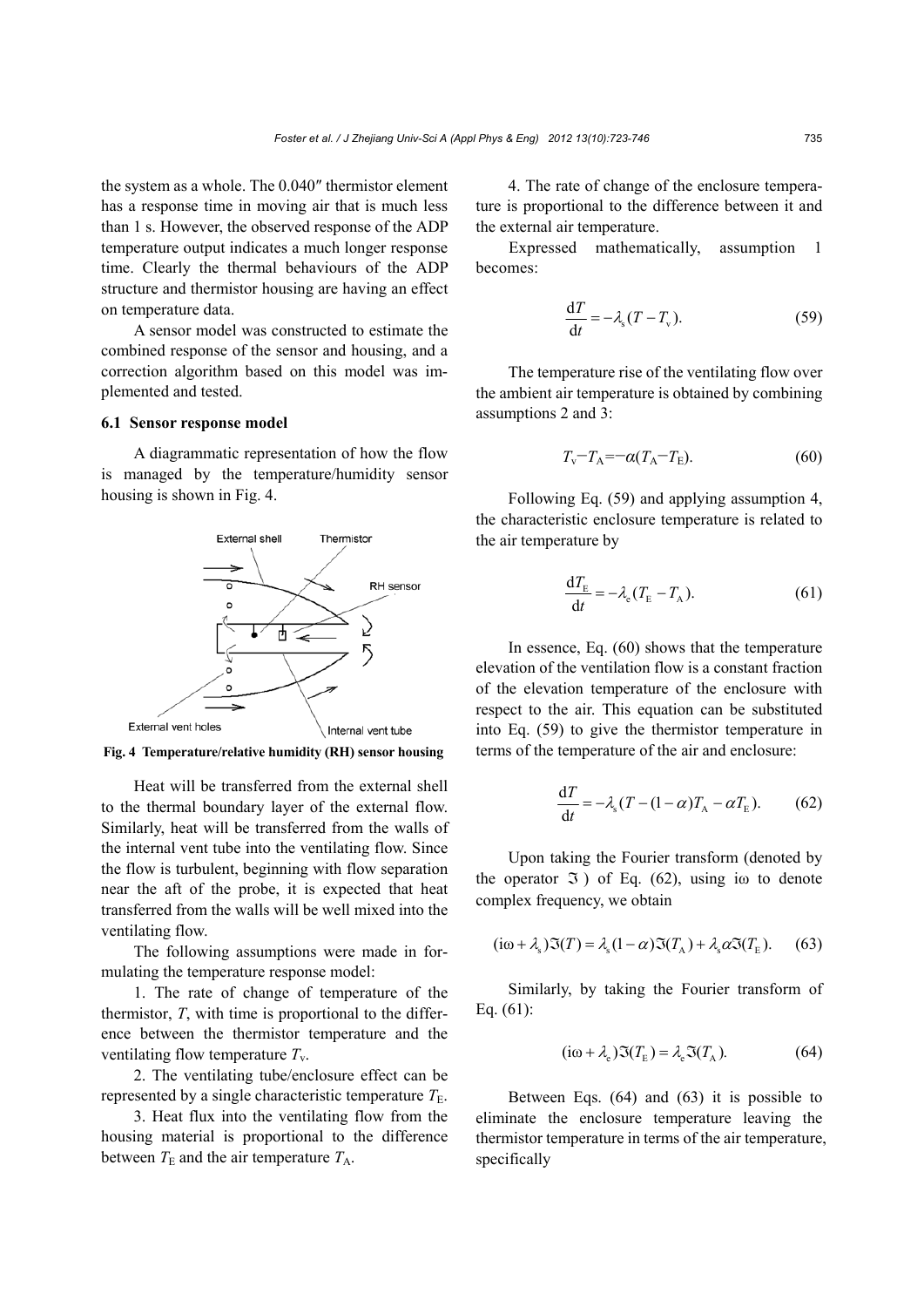$$
\mathfrak{J}(T) = \frac{\lambda_{\mathrm{s}}(1-\alpha)}{(\lambda_{\mathrm{s}} + \mathrm{i}\omega)} \mathfrak{J}(T_{\mathrm{A}}) + \frac{\alpha \lambda_{\mathrm{s}} \lambda_{\mathrm{e}}}{(\lambda_{\mathrm{s}} + \mathrm{i}\omega)(\lambda_{\mathrm{e}} + \mathrm{i}\omega)} \mathfrak{J}(T_{\mathrm{A}}). \tag{65}
$$

The transfer function  $H(\omega)$  is defined as the ratio of system response output to the system input in the frequency domain by means of Fourier transforms, i.e.,  $H(\omega) = \Im(\text{output}) / \Im(\text{input})$ . Taking the thermistor temperature as the system output and the air temperature as the system input, this definition results in the following:

$$
\mathfrak{J}(T) = H(\omega)\mathfrak{J}(T_{\mathbf{A}}). \tag{66}
$$

Eq. (66) can be inverted to obtain the air-temperature input as a function of the thermistor temperature output,

$$
\mathfrak{J}(T_{\mathbf{A}}) = H^{-1}(\omega)\mathfrak{J}(T). \tag{67}
$$

Taking the inverse Fourier transform then recovers what we set out to obtain from the beginning of the section through a process called a deconvolution. The air temperature signal free of lag error is then given by the following de-convolution:

$$
T_A = \mathfrak{I}^{-1}(H^{-1}(\omega)\mathfrak{I}(T)),\tag{68}
$$

where the inverse system transfer function is as

$$
H^{-1}(\omega) = \left(\frac{\lambda_{\rm s}(1-\alpha)}{(\lambda_{\rm s} + \rm i\omega)} + \frac{\alpha\lambda_{\rm s}\lambda_{\rm e}}{(\lambda_{\rm s} + \rm i\omega)(\lambda_{\rm e} + \rm i\omega)}\right)^{-1}.\quad (69)
$$

When  $\alpha=0$ , Eq. (65) becomes a function of the thermistor response only, i.e., the effect of the enclosure temperature response becomes irrelevant. When  $\alpha=1$ , Eq. (65) becomes a function of both the enclosure and thermistor response functions with the individual response transfer functions multiplied together, as if acting in a cascade, i.e., the output from one process (enclosure modification of inlet air temperature setting the ventilation flow temperature) becomes the input for the next (thermistor response to ducted ventilation flow temperature). Hence, the transfer functions multiply together.

Lag-corrected temperature  $T_A$  requires appropriate values for the set of three parameters: *λ*s, *λ*e and *α*, i.e., thermistor time-response, enclosure timeresponse and the proportionality constant, respectively, defining the influence of the enclosure on thermally biasing the ventilating airflow in contact with the thermistor. Unfortunately, of these three parameters only the time-response for the thermistor is remotely known. An optimal parameter estimation scheme was devised to estimate reasonable values for *λ*<sup>e</sup> and *α* from calibration flight data. The estimation algorithm is discussed below.

# **6.2 Estimation algorithm: enclosure temperatureresponse parameters**

The epoxy micro-bead thermistor time-constant is a few 0.1 s, which improves with ventilation velocity. For time constant values  $\leq 1$  s, absolute temperature lag magnitude is very small. For example, an aircraft climbing at a rate of 1000 fpm (5.08 m/s) through an adiabatic layer will experience a temperature change rate of −0.05 °C/s, which means that the steady-state lag will be −0.005 °C for 0.1 s time constant. Thus, small uncertainties for this term (e.g., 0.2 s vs. 0.1 s) will have very little absolute impact.

In contrast, the significant thermal mass of the enclosure ensures significant potential for much larger effects. It is for this reason that the time constant for the ventilated thermistor was held fixed, at an assumed constant value of 0.1 s ( $\lambda$ <sub>s</sub>=10), and only  $\lambda$ <sub>e</sub> and  $\alpha$  were subject to parameter estimation analysis from flight data.

If we represent the true temperature signal by the set of data points  ${T<sub>i</sub>}$  and the de-convolved estimate by the set  ${T_i}'$ , then it is possible to construct a cost function *S* to be minimized by proper selection of *λ*<sup>e</sup> and *α*. Following standard least-squares minimum variance schemes, the cost function *S* is defined as

$$
S = \sum_{i} (T_i' - T_i)^2.
$$
 (70)

Since  ${T_i}'$  are derived by a de-convolution based on values  $\lambda_e$  and  $\alpha$ , the cost function may be considered a function of these two parameters, i.e., *S*=*S*( $\lambda_e$ ,  $\alpha$ ). At the point at which the function *S* achieves a minimum value we must also have the two partial derivatives simultaneously equal to zero. From Eq. (70), this results in the following system of equations: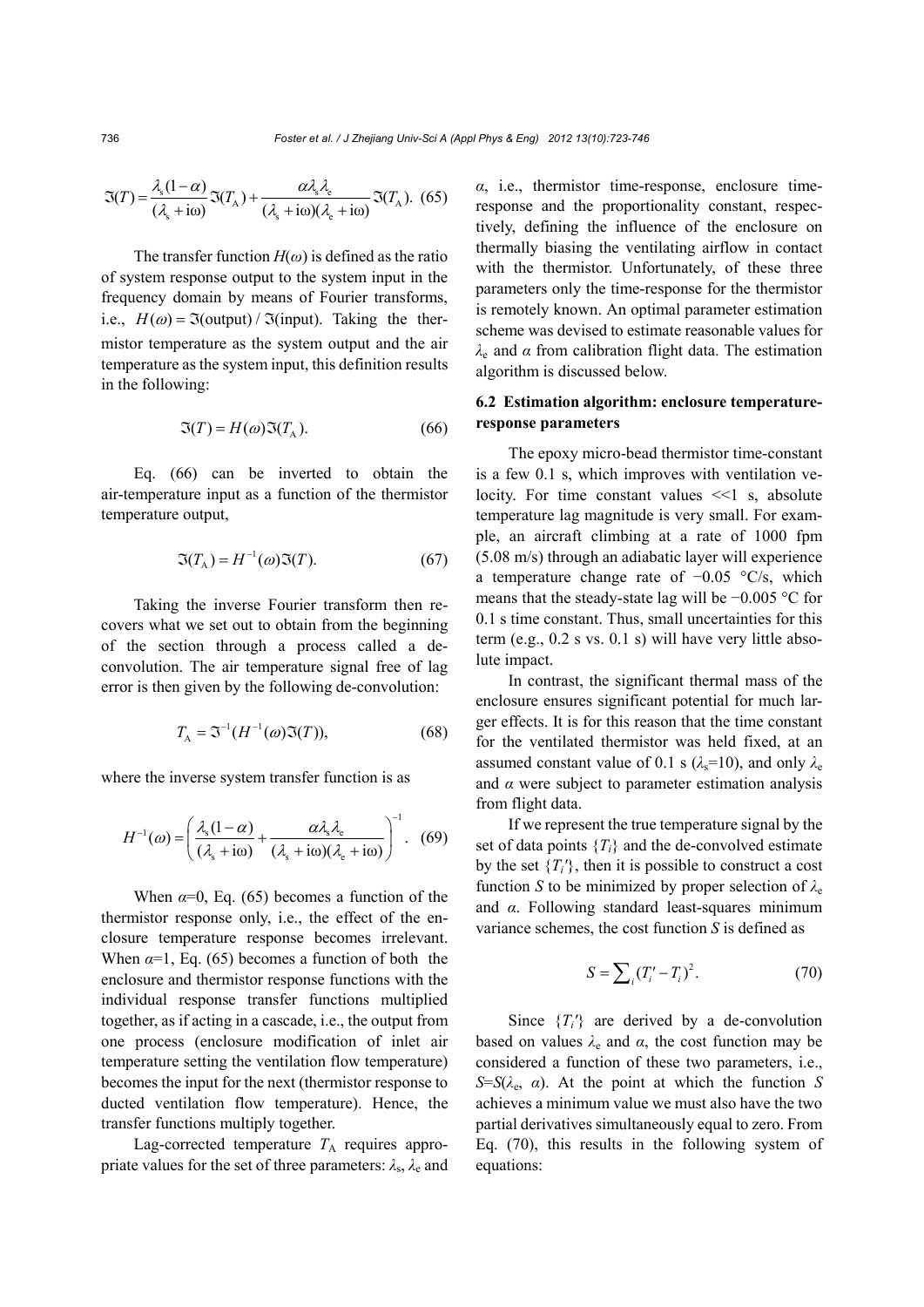$$
\sum_{i} (T_i' - T_i) \frac{\partial T'}{\partial \lambda_e} = 0, \tag{71}
$$

$$
\sum_{i} (T_i' - T_i) \frac{\partial T'}{\partial \alpha} = 0.
$$
 (72)

Terms 
$$
\frac{\partial T'}{\partial \lambda_e}
$$
 and  $\frac{\partial T'}{\partial \alpha}$  can be evaluated by taking

partial derivatives of the inverse transfer function with respect to  $\lambda_e$  and  $\alpha$  before computing the inverse Fourier transform (Eq. (68)).

To obtain a solution to Eqs. (71) and (72), it is convenient to define the following vector function:

$$
G(X) = \begin{bmatrix} \sum_{i} (T_i' - T_i) \frac{\partial T'}{\partial \lambda_{\rm e}} \\ \sum_{i} (T_i' - T_i) \frac{\partial T'}{\partial \alpha} \end{bmatrix} = 0, X = \begin{bmatrix} \lambda_{\rm e} \\ \alpha \end{bmatrix}.
$$
 (73)

So the optimal solution of the following equation is zero:

$$
G(X)=0.\t(74)
$$

A Newton-iteration was implemented to solve for the root according to

$$
\Delta X_i = -\left[\frac{\mathrm{d}G}{\mathrm{d}X}\right]^{-1} G(X_i),\tag{75}
$$

$$
X_{i+1} = X_i + \Delta X_i. \tag{76}
$$

Note: the 2×2 matrix  $\frac{d}{d}$ d  $\frac{G}{X}$  consists of partial

derivatives of quantities involving inverse Fourier transforms without any analytic closed form for evaluation. Consequently, the partial derivatives of Eq. (75) are evaluated numerically by finitedifferencing.

# **7 Validation of Kalman filter extensions**

Improvements to the Kalman filter attitude solver constitute fine-tuning adjustments to the process by which acceleration and angular rate information from the IMU are fused together and reconciled against the GPS velocities measured for the two wing-tip mounted antennas. In summary, the following algorithm improvements were made: (1) Accelerometer error modeling; (2) Incorporation of an explicit GPS phase-lag that is continually tracked and updated; (3) More precise handling of GPS velocity data from the wing tips to estimate GPS velocity at the IMU in the fuselage; and (4) Increasing the order of integration to improve precision of the differential carrier-phase algorithm to compensate for the fact that it runs at only 5 Hz.

The Kalman filter algorithm advances in two stages, functioning as a "predictor-corrector" scheme: the first stage takes the current state estimate and all that is known about system behaviour to predict the state at the next time step. The second stage applies observations of the system at the next time step to refine the predicted state. This is accomplished by predicting the measurements that should result from the predicted state and comparing these against a set of real observations. In this manner, the filter not only combines knowledge of the system based on a set of measurements, but also makes full use of everything that is known about how the system should behave. The "corrector" stage of the process first evaluates what is called a residual vector, which is the difference between the latest set of measurements and the predicted values based on the system model.

If the state behaviour model, sensor behaviour model and the measurements themselves were perfect, then all elements of the residual vector would be zero. Non-zero residual values indicate imperfections in state estimates necessitating refinement by the filter "corrector" stage. The behaviour of the residual is, therefore, indicative of the quality of the state and measurement models.

Behaviour of velocity measurement residuals was used as the basis to gauge the success of the above improvements. A system calibration flight was flown by the Hong Kong GFS on Nov. 26, 2009 that consisted of a pair of reciprocal flight tracks followed by a series of three 360° orbits at progressively steeper bank angles (15°, 30° and 45°), followed by a series of similar orbits but in the opposite direction. Rolling into turn, banking the aircraft and accelerating about a circular arc introduce important accelerations. It is during periods such as these that we expect any small discrepancies in how acceleration and velocity data are handled to reveal themselves. Fig. 5 illustrates the behaviour of the north-velocity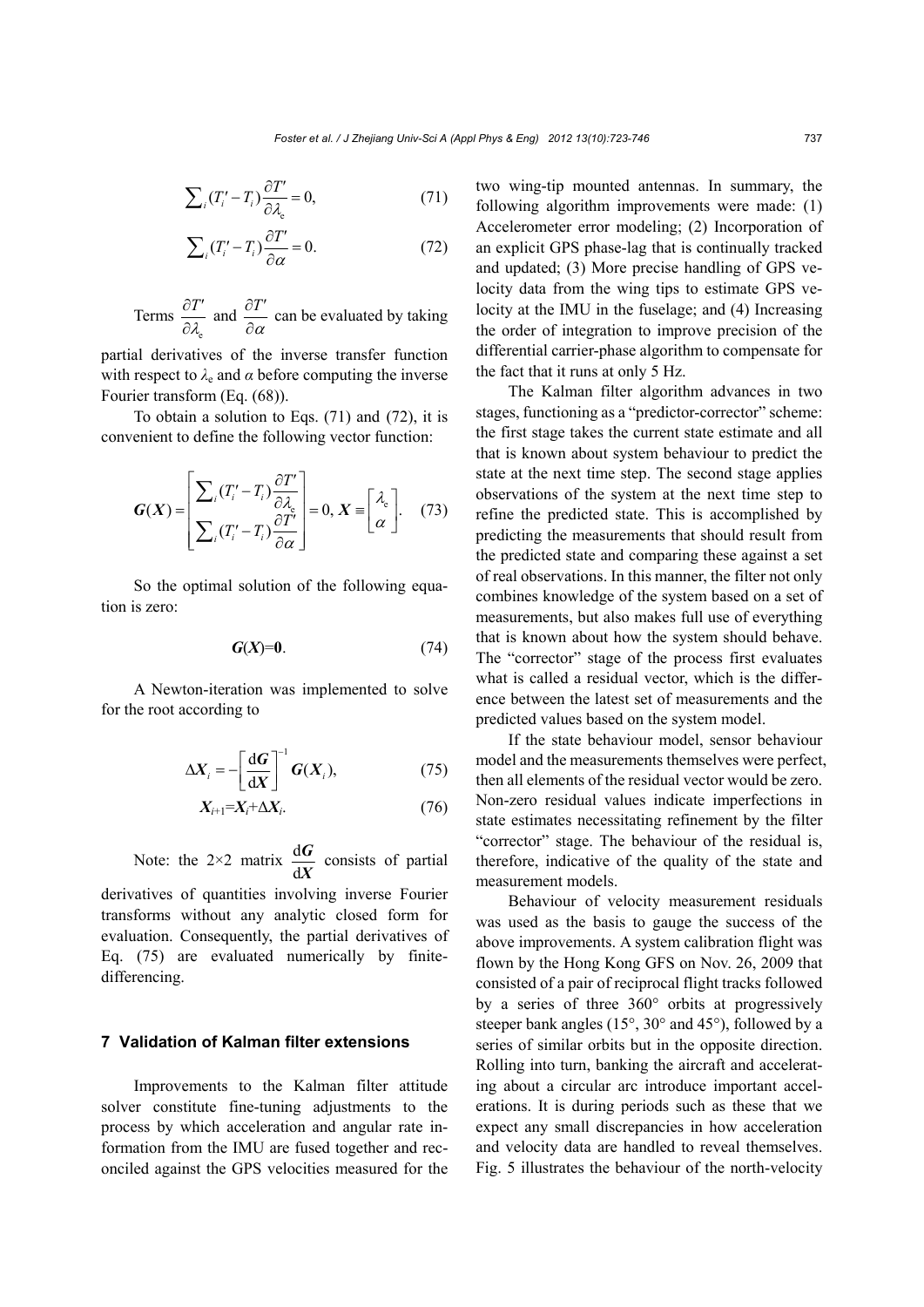component residual (the GPS velocity estimated at the IMU–the velocity prediction from IMU rate integration+Kalman filter) based on the old filter formulation (red line) and the filter formulation with all above revisions (black line). True heading is superimposed, and referenced against the right *y* axis, to provide context with regard to aircraft manoeuvres.



**Fig. 5 North-velocity component residual before and after algorithm upgrades on the Nov. 26, 2009 Flight by GFS J4100**

The blue line represents the true heading, the red line and black line represent the before and after algorithm upgrades, respectively (Note: for interpretation of the references to color in this figure legend, the reader is referred to the web version of this article)

A few observations are immediately apparent. Firstly, the two residual curves were almost identical during steady flight. Secondly, during periods of acceleration in turns, the previous algorithm implementation exhibited oscillatory residual errors that were typically larger in amplitude by a factor of about 2. Similar behaviour was exhibited for the east vector component as shown in Fig. 6.



**Fig. 6 East-velocity component residual before and after algorithm upgrades on the Nov. 26, 2009 Flight by GFS J4100**

This figure used the same representations as in Fig. 5

Here the improvement is somewhat more striking during the north-south calibration flight-legs. The east component is perpendicular to the flight direction and is more sensitive to small side-to-side velocity changes such as those occurring during the two sideslip manoeuvres executed on each leg. The two pairs of sideslips are clearly indicated by the small oscillation in heading, with one pair along the north flight leg occurring at about 8.70–8.75 h UTC followed by another pair of sideslips on the south leg ending just after 8.80 h UTC. There is a burst of residual error evident with the old algorithm that is almost totally absent with the new implementation during these manoeuvers.

These residual values represent the magnitude of unaccounted velocity error that has accumulated between GPS velocity updates, i.e., velocity error evolution over a 200 ms period. The values are small, but some with the old model peak at values in excess of 30 cm/s. This is not a great deal in terms of mean wind calculations, but velocity error of this magnitude and at high frequencies, will affect turbulence output as inertial velocity error translates directly into wind vector component error.

The residual for the vertical velocity is given by Fig. 7. Here we see very little in terms of oscillations that move significantly outside of the noise band. The most significant feature of this plot is the clear bias on the vertical velocity. This is a result of the previous model formulation not including a term for accelerometer bias. Thus, a continuous vertical acceleration error is manifested as a small velocity error offset when accumulated over 200 ms before the next Kalman filter cycle. The recent modifications, including accelerometer bias, have clearly removed this error. Again, the magnitude is small compared to the over-all mean wind accuracy specification of 50 cm/s, but an anomaly of a few cm/s at high frequencies will contribute to turbulence error.

Fig. 8 shows the GPS phase lag estimation for the same flight (Nov. 26, 2009). The lag estimate averages about 70 ms, with values ranging from 40– 45 ms to as high as 120 ms. Without an independent source to confirm this behaviour, it is difficult to know how much of this is real and how much might be a function of the Kalman filter reconciling other errors and falsely biasing the lag estimate. In the approach used in the old filter formulation, the GPS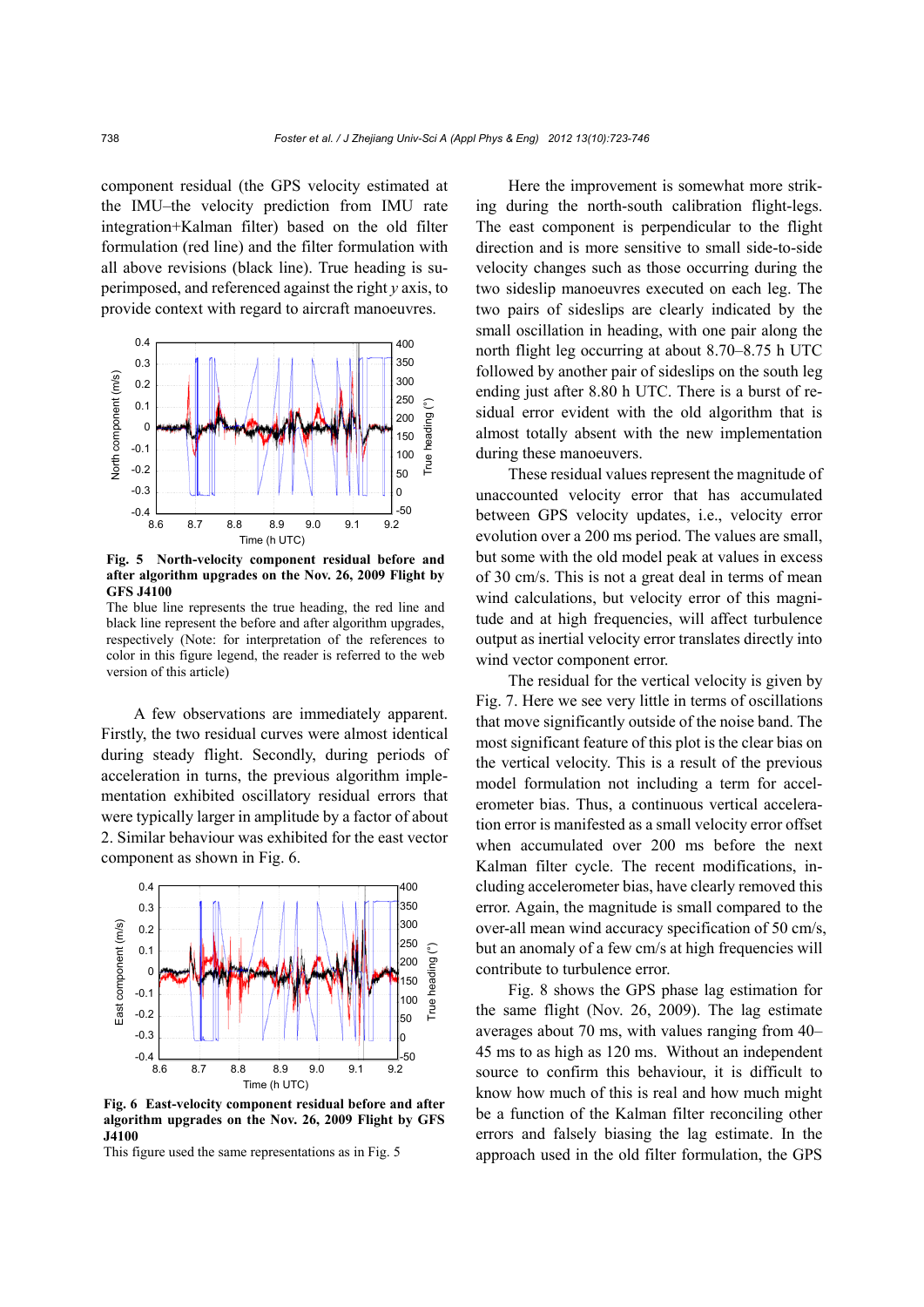lag was set to a constant of 100 ms and indications were that this estimate was a little large. Consequently, it is not surprising to see a mean lag value of 70 ms in this context.



**Fig. 7 Vertical-velocity component residual before and after algorithm upgrades on the Nov. 26, 2009 Flight by GFS J4100**

This figure used the same representations as in Fig. 5



**Fig. 8 Estimated GPS lag on the Nov. 26, 2009 Flight by GFS J4100** 

Part of the mean wander exhibited by the lag estimate, from 60 ms up to 85 ms then back down to 60 ms, could be due to slowly shifting phase between IMU updates and the arrival of GPS solutions, which trigger each Kalman filter cycle. The granularity of each IMU refresh is 25 ms, so it is possible for the GPS-triggered analysis cycle to fall anywhere within each 25 ms time-slice and the IMU velocity would not be able to reflect this fact. Therefore, given the design of the system and previous expectation, the results here are acceptable.

Finally, the impact of increasing the integration order for Kalman filter 2 is best demonstrated by the pitch-angle residual, i.e., the difference between the projected pitch angle and the value supplied as input

by IMU integration. This is more significant than roll and true heading because carrier-phase data provide information to solve for these two modes as the antennas are mounted laterally on the GFS J4100. Indeed, this is the purpose of this filter, i.e., to fine-tune roll and true heading estimation using the highprecision GPS phase data. However, rate integration using IMU information is all that is available to generate pitch estimates by filter 2. Moreover, pitch error that might result from this coarse time-step size can potentially introduce error elsewhere due to the complex inter-relationships implicit to the rotational transformation between reference frames, specifically the transformation of the antenna baseline vector into inertial space. The 5 Hz integration rate was a concern that was addressed. Fig. 9 illustrates the pitch residual during filter 2 operation. The residual associated with the old algorithm is a measure of the inconsistencies between the 5 Hz integration update and the 40 Hz IMU process output used as an input.

The difference in performance as indicated by residual error is quite dramatic. It is clear that a significant improvement has been made with this update on how pitch it handled with the 5 Hz phase Kalman filter.



**Fig. 9 Kalman filter 2 pitch residual before and after algorithm upgrades on the Nov. 26, 2009 Flight by GFS J4100** The red and black lines represent before and after algorithm upgrades, respectively (Note: for interpretation of the references to color in this figure legend, the reader is referred to the web version of this article)

## **8 Validation of wing-flex Kalman filter model**

The wing-flexure model reconciles accelerometer output from the wing-tip mounted ADP with acceleration data from the IMU as discussed in Section 5. Data during the calibration flight of Nov. 26,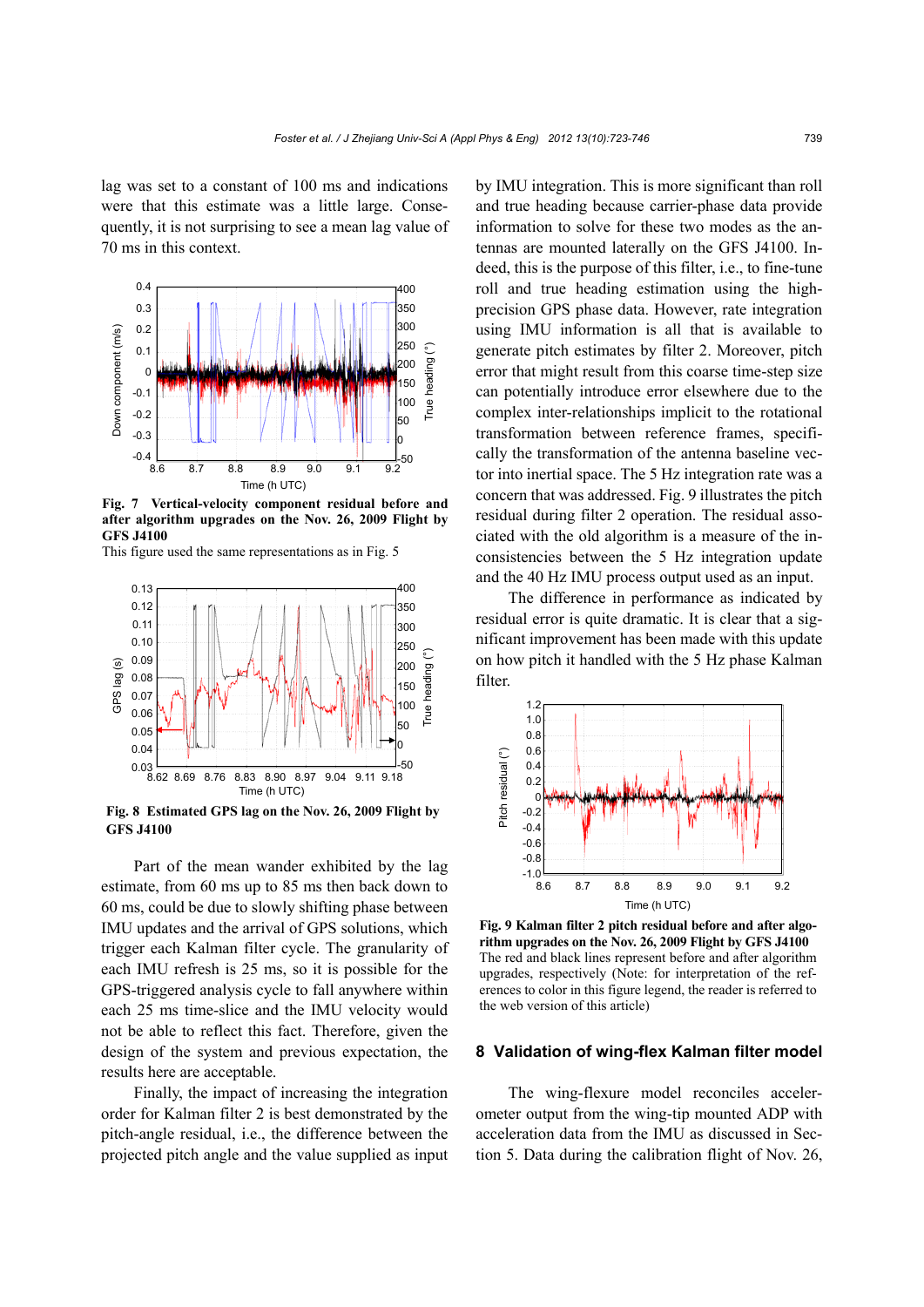2009 was used to establish the general characteristics of the new algorithm. Fig. 10 shows the filter output for wing-tip displacement as a function of time.



 **Fig. 10 Flex-induced wring-up vertical displacement in aircraft frame on the Nov. 26, 2009 Flight by GFS J4100**

Statistics for displacement from the neutral position for the complete flight, from take-off to landing, were computed with the mean being −0.008 m and a root-mean-square (RMS) value of 23 cm. A small mean confirms the model formulation that specifies that the mean tip deflection is zero. A very small offset is most likely due to noise not integrating out completely to zero. With a semi-span of about 9 m, an RMS displacement of 23 cm normal to the chord plane is equivalent to an effective rotation about the wing root of  $1.5^{\circ}$ , which is an amount that is quite reasonable as this is a small fraction of the wing dihedral of  $6.5^\circ$ .

Spectral properties of wing motion output from the Kalman filter were examined by taking the fast Fourier transform (FFT) of tip acceleration data, i.e., the second derivative with respect to time of the tip deflection defined in the aircraft-fixed reference frame. Acceleration was selected as the basis for this analysis as acceleration is directly proportional to structural forces and should, therefore, be the most direct indicator of structural response. This spectrum was computed using 8192 points spanning 3.4 min of flight data during straight-level flight 500 s after take-off (Fig.  $11$ ).

This spectrum shows very clear evidence of a well-defined peak at about 4 Hz. Such behaviour is to be expected as the wing structure will possess a natural frequency at the first (fundamental) bending mode that will produce a defined spectral peak due to resonance. Although published data for the natural frequencies of wing vibration modes are not readily



**Fig. 11 Spectrum of wing-tip acceleration in aircraftfixed frame on the Nov. 26, 2009 Flight by GFS J4100** 8192-point FFT of 40 Hz data, 550 s from start of flight

available we can use, for example, data corresponding to an aircraft with a thin wing section and similar size: the Embraer (EMB) 145. The natural frequency of the first symmetric bending mode of the EMB 145 is 6.18 Hz (Rodrigues and Kamiyama, 1997). Thus, a fundamental frequency of 4 Hz is very much in the ball-park of what may be considered reasonable. The reason for modelling motion due to wing flexure is to improve the quality of probe inertial motion data to better resolve atmospheric turbulence.

It is well-known that the magnitude of the power spectrum of atmospheric turbulence decreases with the characteristic length scale of a turbulent eddy in proportion to  $k^{-5/3}$ , where *k* is the wave number. The wave number can be related directly to the frequency at which the turbulent eddies are encountered by the aircraft, so the power spectrum as a function of frequency *f* observed at the aircraft will similarly decrease in direct proportion to  $f<sup>-5/3</sup>$ . Behaviour of aircraft turbulence observations relative to this wellestablished rule can be best extracted by plotting turbulence power  $E$  vs. frequency on a log-log basis. Taking the logarithm of both sides we can obtain:

$$
logE = Const.(-5/3)logf.
$$
 (77)

Consequently, the slope of a line-of-best-fit through the spectral data converted to a log-log basis should be ideally  $-5/3$ .

The power spectrum was computed from 20 Hz wind data evaluated both with and without wingflexure velocity calculations in effect. The spectrum was computed using a 4096-point FFT, with data spanning a period of 3.4 min during the calibration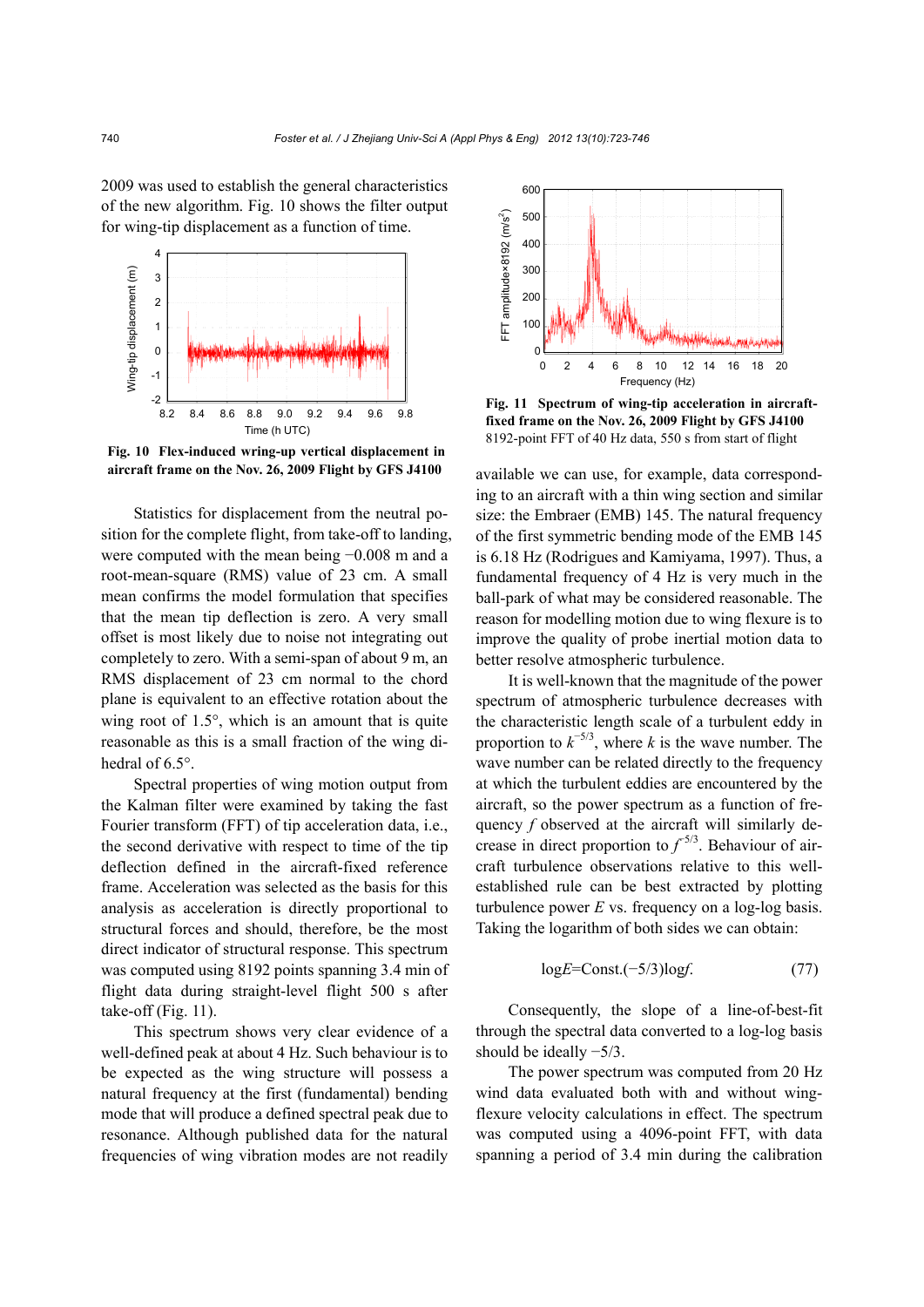flight of Nov. 26, 2009. This interval was chosen to coincide with circuit altitude near the end of the flight, as greater turbulence intensity is typically experienced at lower altitudes. Fig. 12 shows the results of the power spectrum and the line-of-best-fit for this case. Fig. 13 presents the identical case, but with 20 Hz wind data computed with the effects of wing flexure turned on. The slope of the line-of-best-fit, obtained via a least-squares analysis, for the case without wing flex considerations was −1.576, and the slope for the case with wing flex included was −1.614. It is clear that the refinements to the probe inertial velocity resulted in the slope of the power spectrum moving closer to the ideal value of −1.667. It is difficult to see obvious differences by simple inspection of these two cases. Wing flexure makes a relatively small, but positive contribution to the quality of turbulence calculations.



**Fig. 12 Turbulence power spectrum without wing flexure velocity terms on Nov. 26, 2009** 



**Fig. 13 Turbulence power spectrum including wing flexure velocity terms on Nov. 26, 2009** 

It is perhaps not too surprising that aero-elastic wing motion appears to have little effect on measured turbulence power spectra. Whatever the wing motion induced by unsteady aerodynamic forces, part of an oscillatory cycle could reduce the apparent vertical flow velocity only to cause the opposite to occur at a

different part of the cycle. Upon reflection of these results, the most likely result of this process is to modify the phase of observed turbulent flow, not its energy content. This mechanism would have greater implications for airborne measurements that are very sensitive to flow signal phase, such as eddy correlation methods applied to turbulent flux calculations.

# **9 Impact of GPS-inertial improvements on wind data precision**

As discussed in Section 2, the wind solution is a vector summation of the wind flow-velocity vector relative to the aircraft, transformed to a frame of reference parallel to the earth-fixed frame, plus the velocity of this aircraft frame relative to the earth. Precision of the wind solution will therefore depend directly on the repeatability of inertial velocity, orientation (Euler) angles, and air-data.

The extent to which inertial velocity precision has been improved was deduced by examining internal consistency between the complex IMU integration-Kalman filter process and the observed GPS velocity. If the system were perfect and error free, discrepancies between the IMU-filter system velocity output and the corresponding GPS observations would be zero. The amount of scatter in this measurement residual is a representation of the cumulative errors and uncertainties of the IMU-filter system. The behaviour of the inertial velocity residual relative to GPS is shown for the Nov. 26, 2009 calibration flight, indicating comparative results for the new algorithm formulation vs. the previous algorithm (Figs. 5–7). This exercise was repeated for the King's Park inter-comparison flight on Feb. 25, 2010, with the results illustrated by Figs. 14 and 15. RMS statistics were computed for the Feb. 25 case and the RMS residual for the north velocity from the previous algorithm was 0.051 m/s, and for the new algorithm was 0.021 m/s. For the east component, the corresponding values were 0.046 m/s and 0.022 m/s. This implies that precision of the horizontal inertial velocity components has been improved by about a few cm/s over the time period between filter updates (200 ms), due to improved IMU data handling between GPS refresh updates and better handling of the phase of GPS velocity updates.

The contribution to inertial velocity at the ADP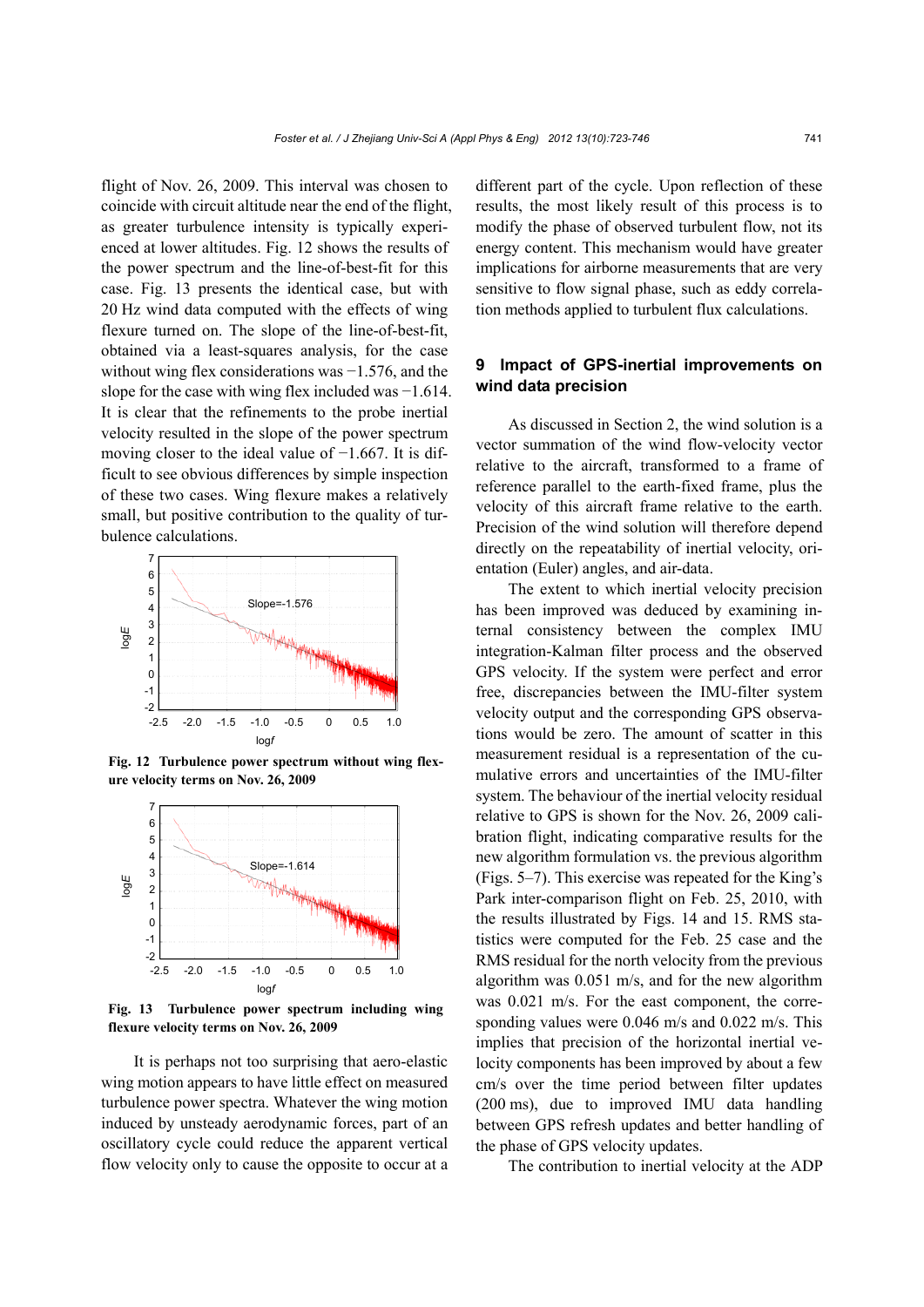due to wing flexure was completely unaccounted for in the earlier processing-model formulation. The additional vertical velocity due to wing motion represents an instantaneous high-frequency vertical velocity error that has been removed (Fig. 16). The RMS magnitude of this velocity error from the flight of Feb. 25, 2010 was 0.25 m/s.

A similar argument can be made for attitude, using internal consistency improvements as an indicator of the degree of reduction in system noise and consequent improvement in measurement precision. As discussed in Section 2, the AIMMS-20 system utilizes two different Kalman filter designs to track attitude, one dependent on velocity matching (IMU vs. GPS), and the other dependent upon differencing the GPS carrier phase. Both algorithms resolve and track the same thing, namely, aircraft orientation. If both operated with zero error, then output from these two different approaches would be identical. Differences, therefore, reflect the degree of various uncertainties in the data, the system model and measurement model, and how they impact the different solution methods. Disagreement in the output sets a baseline for what we can expect in terms of precision. For example, if the two solutions can not agree to within 2°, then it is unlikely that we can be confident of either solution being significantly better than 2° in precision. Changes in consistency between the two different solution methods provide an indication of the extent of improvement to attitude precision.

True heading was chosen for this examination as heading most directly effects how the horizontal aircraft-relative flow vector is translated into wind-vector components in the earth-fixed reference frame. For example, at 100 m/s TAS, each degree in true heading error will result in a wind-component error of 1.75 m/s in the direction perpendicular to the flight track (by simple geometry). Reduction in heading noise is, therefore, very important to improving precision of the horizontal wind vector.

Fig. 17 illustrates the reduction in heading noise, for filter 2 (carrier-phase) output relative to filter 1 (IMU-GPS velocity matching). The original filter exhibits a RMS heading discrepancy over the complete flight of Feb. 25, 2010 of  $0.13^\circ$  and the new filter  $0.08^\circ$ . Although the improvement averaged over the entire flight is 0.05°, the previous algorithm suffered from periodic bursts where this discrepancy widened at times by a few tenths of a degree. Note that each 0.1° introduces a horizontal wind uncertainty of about 0.2 m/s at 100 m/s TAS.

Refined horizontal inertial velocity estimation and better stability for true heading have improved horizontal wind precision by 0.1 m/s on average and



**Fig. 14 North velocity residual before and after upgrades on the Feb. 25, 2010 Flight by GFS J4100** 

The red and black lines represent before and after algorithm upgrades, respectively (Note: for interpretation of the references to color in this figure legend, the reader is referred to the web version of this article)



**Fig. 15 East velocity residual before and after upgrades on the Feb. 25, 2010 Flight by GFS J4100** 

This figure used the same representations as in Fig. 14



**Fig. 16 Vertical wing-tip speed due to wring flexure on the Feb. 25, 2010 Flight by GFS J4100**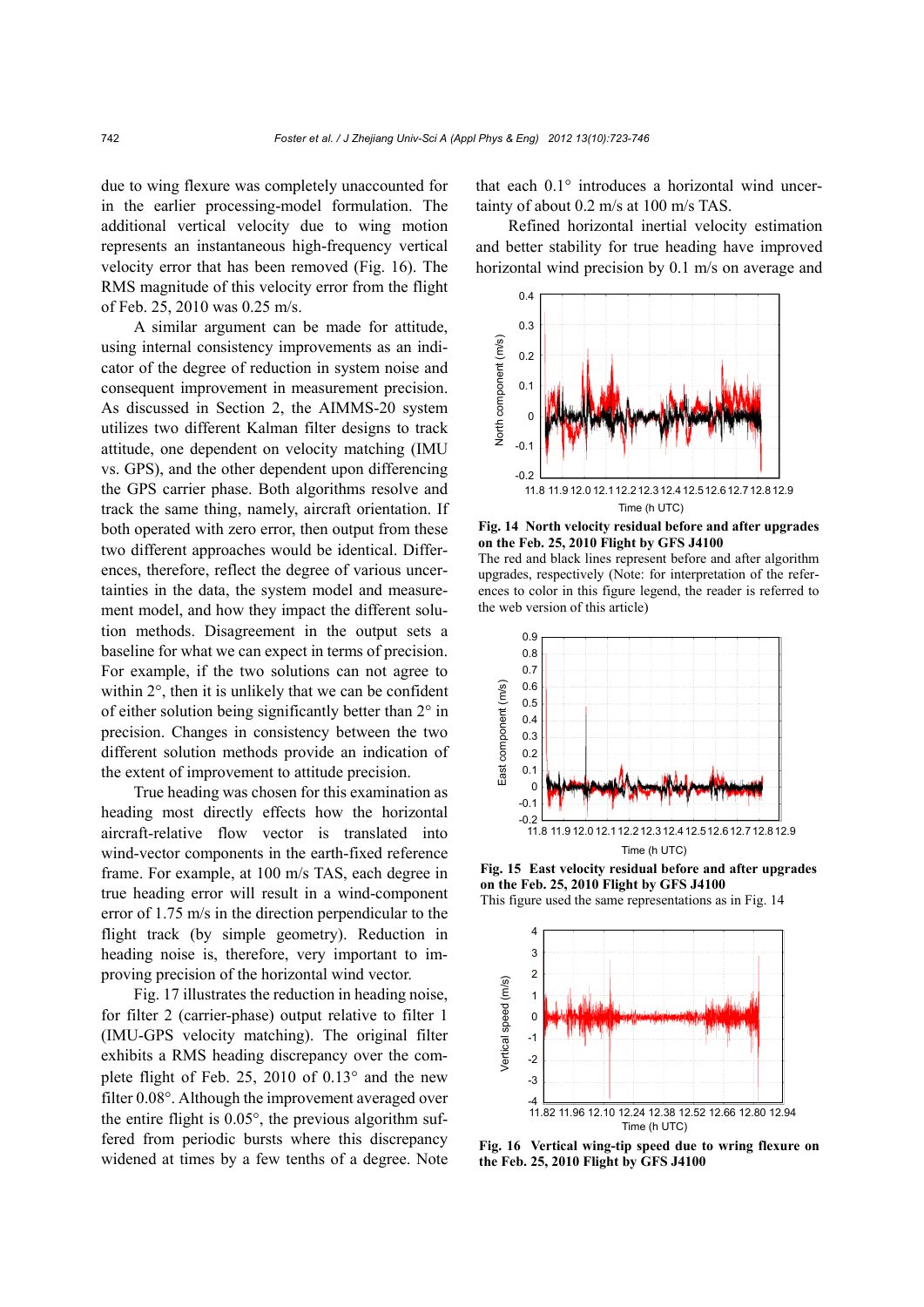

**Fig. 17 True heading consistency of old algorithm vs. new algorithm on the Feb. 25, 2010 Flight by GFS J4100** The red and black lines represent before and after algorithm upgrades, respectively (Note: for interpretation of the references to color in this figure legend, the reader is referred to the web version of this article)

up to 0.2m/s or better during manoeuvres. Similarly, modelling wing flexure removed error in the instantaneous probe vertical velocity of about 0.25 m/s (RMS) under normal turbulence conditions typical of the mission of Feb. 25, 2010.

#### **10 Validation of temperature lag correction**

A simplified model for the influence of the enclosure on temperature response was developed in Section 6.1, and a method to evaluate the unknown parameters defining the response was discussed in Section 6.2. Parameter estimation according to the method discussed requires two things: (a) temperature output corresponding to a time-varying temperature environment; and (b) true atmospheric temperature as a function of time. Temperature output is obviously known, but the true-temperature input to the system is not easy to obtain with certainty. Even flying an ascent in parallel with a radiosonde launch introduces the question of spatial variability as the aircraft necessarily flies a slant-vertical profile whereas the balloon moves vertically.

The solution to this problem was to exploit the fact that the dynamic heating characteristic of the reverse flow housing geometry is known from independent wind-tunnel tests. Since airspeed is known very accurately, it is possible to predict changes in air temperature within the ventilation circuit that must result from airspeed changes with a high degree of confidence.

The altitude profile of the calibration flight of

Nov. 26, 2009 is shown in Fig. 18 together with TAS. From about 8.6 h UTC to 9.15 h UTC flight altitude was maintained with excellent tolerance, mostly within  $\pm 25$  m, during calibration manoeuvres.



**Fig. 18 Flight profile, airspeed and altitude on Nov. 26, 2009 by GFS J4100** 

The first calibration manoeuvre, which began by changing airspeed dramatically, started more than 3 min after the desired operating altitude was reached. This means that the thermal forcing due to altitude and airspeed changes was very small prior to the start of manoeuvres, sufficient to obtain a reading of temperature with most, if not all, lag effects extinguished. Knowing the lag-free temperature output at this altitude, and subtracting the dynamic heating contribution, we can obtain an excellent estimate for the "true" temperature  $T_0$  at the calibration flight altitude. A narrow altitude band of  $\pm 25$ m meant that the atmospheric temperature should be stable to better than 0.25 °C, which is a limit based on the dry adiabatic lapse rate of 0.0098 °C/m. Therefore, after ignoring temperature variation due to altitude as being a small random error, we can obtain the following ideal temperature signal driven by TAS only (Nacass, 1992):

$$
T(t) = T_0 + \eta \frac{V^2(t)}{2C_p},
$$
\n(78)

where  $\eta$  is the dynamic heating efficiency equal to 0.70 obtained by previous wind tunnel experiments,  $C_p$  is the mass-specific heat constant for dry air at a constant pressure (1004 J/(kg·K)), and *V*(*t*) is the TAS as a function of time.

Eq. (78) becomes the basis for creating the set of ideal temperature values  ${T_i}$  used to solve for unknown model parameters *λ*e and *α*. Fig. 19 illustrates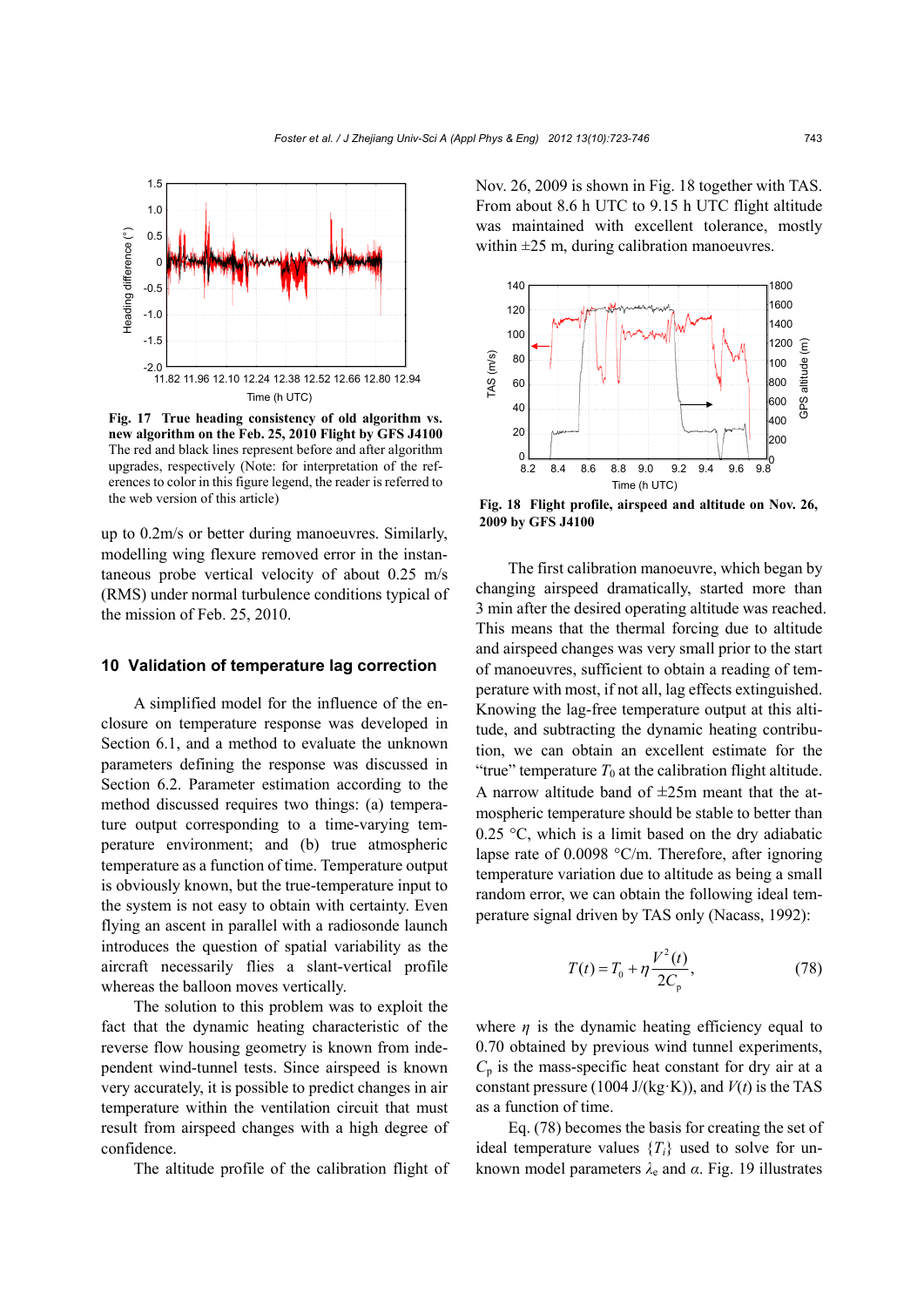the ideal temperature signal that was so constructed, driven purely by changes in TAS (black line), together with the actual measured temperature from the air-data probe (red line).



**Fig. 19 Measured and ideal temperature with lagcorrected curve during speed variation at constant altitude on the Nov. 26, 2009 Flight by GFS J4100**  The blue, black and red lines represent corrected, idea and measured temperatures, respectively (Note: for interpretation of the references to color in this figure legend, the reader is referred to the web version of this article)

The least-squares algorithm of Section 6.2 was applied using the ideal system temperature input and actual measured response output from the ADP thermistor. The least-square estimation resulted in the following optimum coefficient values:  $\lambda_e$ =0.0155 and  $\alpha$ =0.369. The de-convolution described by Eq. (68) was then applied and the results are illustrated in Fig. 19 by the blue curve.

The value for  $\lambda_e$  may be interpreted as the reciprocal of the time constant for the housing material directly influencing ventilating flow temperature (1/*λ*<sup>e</sup>  $=65$  s), and the value for  $\alpha$  may be interpreted as representing about  $1^{\circ}$  output temperature bias for every  $3^{\circ}$ bias of housing temperature relative to the true temperature of the flow entering the ventilation tube.

Qualitatively, we can see behaviour of the lag correction scheme is reasonable. The lag-corrected and raw temperature curves come together during periods of slow temperature variation, and move furthest apart during periods of rapid change, with the measured data lagging behind.

The quality of the temperature lag-correction algorithm was verified using an independent dataset taken from a flight performed on Feb. 25, 2010 that included a slant-vertical profile flown at a time coordinated with the ascent of a radiosonde released from the King's Park Station in Hong Kong. The flight profile for the Feb. 25 flight is given in Fig. 20.



**Fig. 20 Flight profile for King's Park radiosonde observation (RAOB) inter-comparison flight on Feb. 25, 2010 by GFS J4100**

The slant-vertical profile was extracted from the processed dataset on the descent to the airport as this time matched most closely the time of release of the radiosonde (12 h UTC). The resulting temperature profile, both with the temperature as originally computed and the lag-corrected equivalent is shown together with the data from King's Park in Fig. 21.



**Fig. 21 Aircraft-radiosonde observation (RAOB) temperature inter-comparison on Feb. 25, 2010** 

The blue, black and red lines represent King's Park sounding temperature, lag-corrected and uncorrected temperatures, respectively (Note: for interpretation of the references to color in this figure legend, the reader is referred to the web version of this article)

The data was further analyzed to quantify bias as a function of altitude. Figs. 22 and 23 show the aircraft temperature profile data (red) and the 12 h UTC King's Park sounding (black) and the bias of the aircraft data (blue) with reference to the right-hand axis. Mean bias values were computed for both cases, in addition to the RMS scatter of the bias about the mean. Fig. 22 illustrates the case without lag correction, and Fig. 23 with lag correction turned on.

The values for mean bias and RMS deviation from the mean for the case without lag correction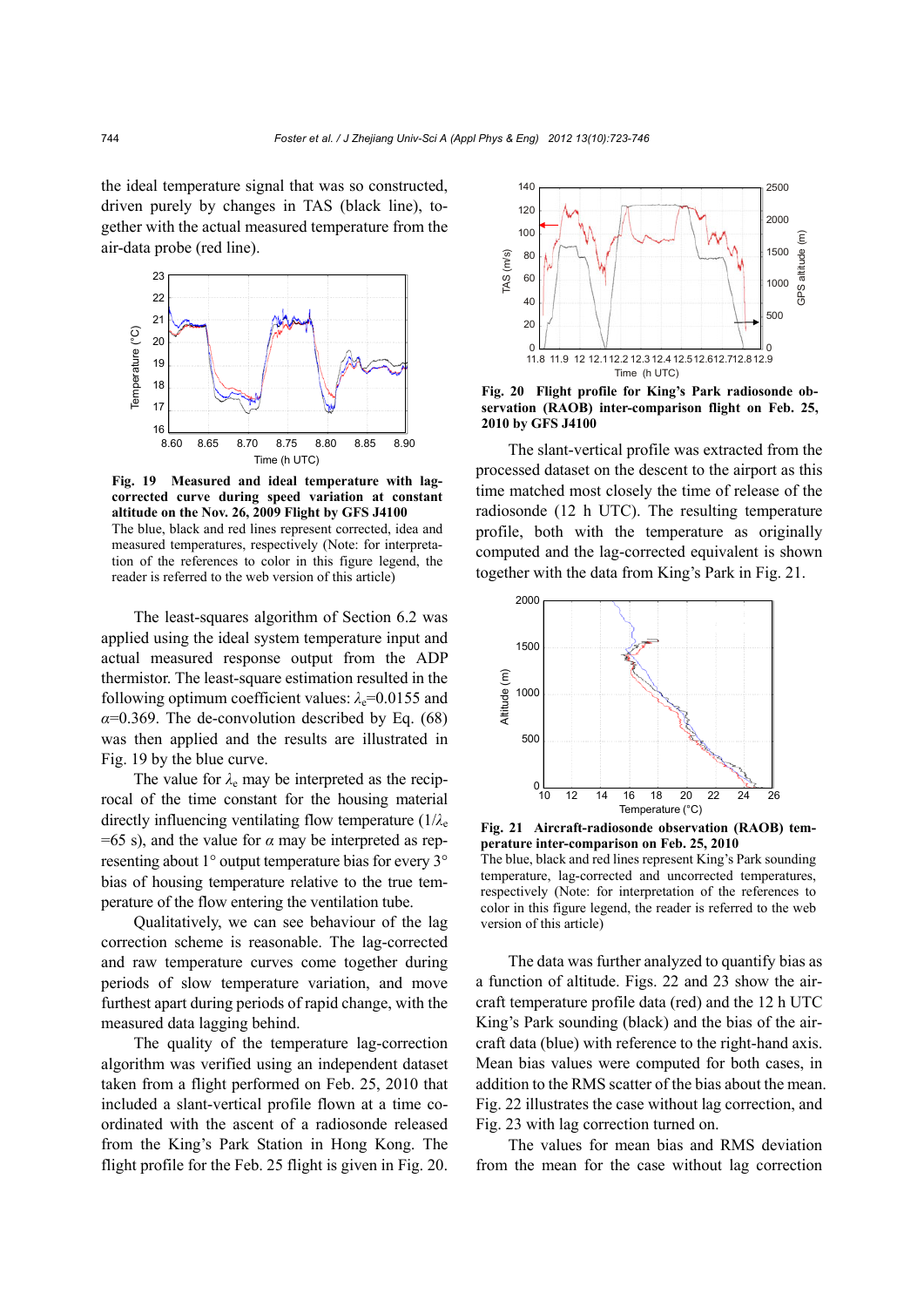were  $-0.34$  and 0.53 °C, respectively. It is reasonable for the aircraft temperature to be lagging low as the aircraft profile at 12 h UTC was acquired on descent, i.e., the probe temperature was increasing as a function of time.



**Fig. 22 Bias detail without lag correction on Feb. 25, 2010 by GFS J4100** 

The red, black and blue lines represent the aircraft temperature profile, the 12 h UTC King's Park sounding temperature and the bias of the aircraft data, respectively (Note: for interpretation of the references to color in this figure legend, the reader is referred to the web version of this article)



**Fig. 23 Bias detail with lag correction on Feb. 25, 2010 by GFS J4100** 

This figure used the same representations as in Fig. 22

For the case with lag correction applied, the mean bias and RMS values were  $-0.02$  and 0.43 °C, respectivley. Lag correction resulted in the aircraft temperature profile moving back and forth across the King's Park sounding resulting in a negligible mean offset. However, there was only a small improvement in the RMS bias deviation. The amount of scatter is likely due to factors other than aircraft-temperature frequency response, such as effects owing to real spatial and temporal variability of the atmosphere.

Additional inter-comparison cases were later acquired to further validate the qualities of the lag correction algorithm. Data were taken from flights

performed on Apr. 30, 2012 and May 2, 2012 that included data from a slant-vertical profile data acquired at about the same time as an RAOB sounding from the nearby King's Park Station. Fig. 24 shows the temperature profile obtained in real time on descent to HKIA, with a touch-down time of 23.92 h UTC. The real-time data does not include any corrections for temperature lag induced by the sensor housing; but, the temperature profile obtained by the de-convolution algorithm implemented by the enhanced postprocessing routine is included for comparison together with the King's Park 24Z RAOB sounding. The data clearly shows the cold bias of the descent profile, which is expected as the trajectory is taking the probe from cold conditions to progressively warmer conditions. The profile obtained from the de-convolved data, however, is moved significantly closer to the RAOB profile with a cold bias of from 1.0–1.5 °C reduced to less than 0.5 °C. The exercise was repeated on May 2 and the results showed similar behavior (Fig. 25). The profile after temperature de-convolution exhibited a cold bias on descent that is about 1/3 of the value obtained without correction.

# **11 Conclusions**

In this paper, improvement of the accuracy of wind and temperature measurements of the AIMMS-20 system was achieved by applying a postprocessing technique of the raw measurements. Wind measurements were improved by considering: (1) Error modelling of the accelerometer (e.g., bias offset and cross-axis rate sensitivity); (2) GPS phase lag (the finite time delay between the velocity update of the IMU and the GPS solution); (3) Better representation of the IMU velocity based on the GPS velocities considering their location difference; (4) Consideration of the slower (5 Hz) update of GPS velocity, i.e., taking angular acceleration into consideration during the 200 ms GPS data update; and (5) Wing flexure.

From the above considerations, the improvement in measurement of the horizontal wind would be in the order of 0.1 m/s on average and up to 0.2 m/s during manoeuvers. These figures represent an accuracy improvement of 20% over those originally specified in Section 1 (0.1/0.5 or 0.2/1).

Temperature measurements were improved by considering the temperature sensor response and the sensor housing response. From the above discussion,